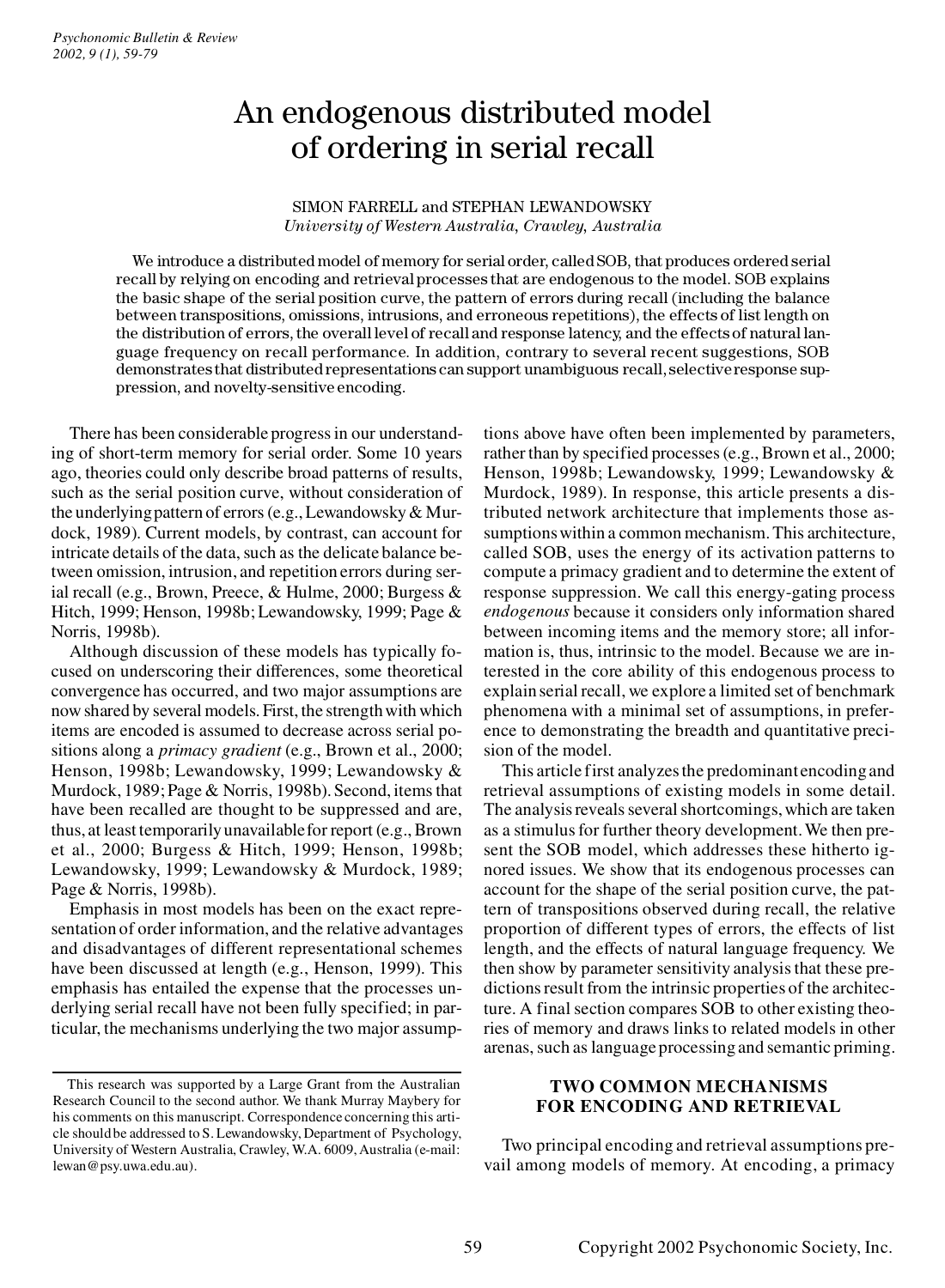gradient ensures that successive items are stored in memory with progressively decreasing strength. At retrieval, response suppression renders recalled items temporarily unavailable.

#### **Primacy Gradient**

Most models of serial recall assume that the quality of information available for retrieval of an item decreases across serial positions. This is typically achieved through one or two weighting parameters that reduce encoding strengths across successive items (e.g., Brown et al., 2000; Henson, 1998b1; Houghton & Hartley, 1996; Lewandowsky, 1999; Lewandowsky & Li, 1994; Lewandowsky & Murdock, 1989; Page & Norris, 1998a, 1988b).

In most models, the primacy gradient is motivated by the need to predict a recall advantage for early list items and is thought to reflect a strategic decline in attention or a rehearsal tradeoff across serial position, rather than a principled assumption about memory processes (e.g., Brown et al., 2000; Lewandowsky, 1999; Lewandowsky & Murdock, 1989). Brown et al. justified the primacy gradient by appealing to the "intuition that each successive item . . . is progressively less 'surprising' or attentiondemandingthan the previous one" (p. 151). That intuition, in turn, Brown et al. considered to be consonant with the demands on an adaptively rational organism. A strength of this view is its potential generality, because it can accommodate other situations, outside the primacy context, in which to-be-encoded events may differ in the extent to which they are surprising or attention demanding (cf. Dennis & Kruschke, 1998). However, no formal or computationalimplementation has been offered to explain or justify this suggestion.

Some models, known collectively as competitive cuing models, go even further and rely exclusively on a primacy gradient to represent serial order (e.g., Houghton, 1990; Page & Norris, 1998a, 1998b). In those models, it is always the strongest item in memory that is retrieved next. On the additional assumption that each recalled item is suppressed and, thus, unavailable for further report, a primacy gradient will necessarily yield forward serial recall.

In their primacy model, Page and Norris (1998a, 1998b) motivated the existence of the primacy gradient in two ways. On the one hand, they suggested that it "might be thought of as resulting from association of each list item with some representation of the start-oflist context, with the strength of association decreasing with list position" (Page & Norris, 1998b, p. 763). On the other hand, in a connectionist implementation of their model (Page & Norris, 1998a; see also Appendix A of Page & Norris, 1998b), the primacy gradient arose from the decaying activation of a modulating node that was additionally weighted by the number of items already activated. Specifically, the modulating node was maximally activated at list onset and then decayed exponentially over time. That activation, in turn, was multiplied by a linearly decreasing function of the number of items already encoded, thus yielding the final activation level of the next to-be-encoded item.

Although this fully specifies a mechanism for a primacy gradient, several problems and limitations can be identified. First, the mechanism relies on knowledge of the number of already-encodeditems, but the way in which that knowledge is represented or obtained is not specified within the network architecture (see Figure 1 in Page & Norris, 1998a). Second, the mechanism applies only to generation of a primacy gradient; it has no potential for generality outside the context for which it was created. That is, it is difficult to see how the postulated decay of the modulating node could be sensitive to anything other than the passage of time, or how the weighting by the number of encoded items could be sensitive to anything other than encoding of additional items. It follows that the mechanism cannot be extended to handle known attentional effects in memory—for example, the fact that people favor a cue that is highly distinctive but relatively rare over one that is common but less distinctive (Dennis & Kruschke, 1998). Finally, the mechanism relies on localist representations; that is, it assumes that the modulating node is a discrete entity in a unique location in memory that is selectively subject to decay. Arguments in support of localist representations have been provided by Page (2000); however, in light of opposing views (e.g., Farrell & Lewandowsky, 2000), the exclusive linkage of the Page and Norris (1998a) mechanism to localist representations deserves mention.

Overall, we considertwo limitations of current primacy mechanisms to be most relevant. The intuition offered by Brown et al. (2000), that less "surprising" items are encoded less strongly, is attractive because of its potential generality, but it suffers from a lack of formal specification. This difficulty is shared by the models by Henson (1998b), Lewandowsky (1999), and Lewandowsky and Murdock (1989). Conversely, the fully specified primacy mechanism proposed by Page and Norris (1998a) offers no possibility of extension to other situationsin which encoding strengths may differ between items.

In response to these limitations, we present a model below in which item storage is sensitive to the current state of memory. This permits endogenouscomputationof a primacy gradient, without the limitations of the mechanism offered by Page and Norris (1998a). The endogenous process is of considerable generality and thus provides a computationalimplementationof the broad intuitionoffered by Brown et al. (2000).

#### **Response Suppression**

Response suppression refers to the assumption that each recalled item is temporarily suppressed and unavailable for further report. In the primacy model (e.g., Page & Norris, 1998a, 1998b) and other competitivecuing models, in which the strongest or most active item is reported at each recall attempt, suppression is essential for maintaining serial reproduction.Without suppression, only the first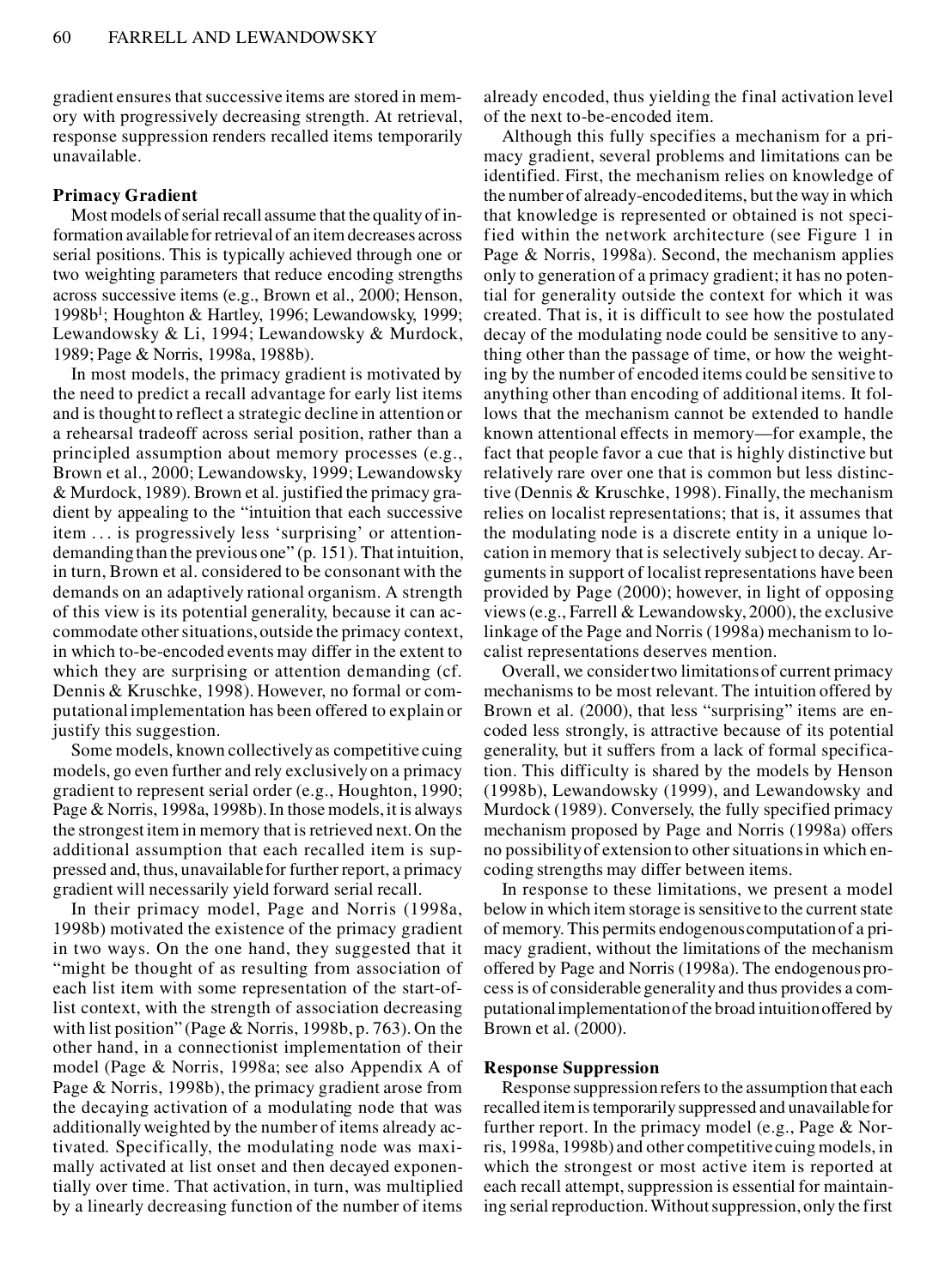(and strongest)item would be produced at each successive retrieval attempt.

Other models rely on suppression to account for the frequent occurrence of pairwise transposition errors (recall *ACBD* instead of *ABCD*) and the relative infrequency of erroneous repetitions (e.g., Brown et al., 2000; Henson, 1998b). In the few cases in which erroneous repetitions (e.g., *ABCA* instead of *ABCD*) do occur, they are typically separated by three or four intervening retrievals, with immediate repetitions being exceedingly rare (Vousden & Brown, 1998). This is compatible with the notion that an item, once recalled, is suppressed and that the suppression gradually wears off while other items are recalled.

Response suppression is also implied by the pervasive finding that people are reluctant to repeat themselves during recall, even when a list contains repetitions (e.g., Henson, 1998a). This deficit for report of a repeated item occurs even in conditions in which people are told to expect repetitionsin advance and in which people can detect repetitions, if instructed to do so, more than 85% of the time (Henson, 1998a). Finally, the repetition deficit persists when guesses—which might be biased against reporting repetition—are eliminated from consideration (Henson, 1998a). This further supportsthe notion of mandatory and automatic response suppression.

Finally, response suppression has been used to model recency (e.g., Lewandowsky, 1999; Lewandowsky & Li, 1994; Lewandowsky & Murdock, 1989). Process explanations of recency in serial recall2 tend to fall into two broad classes, referred to here as *edge effects* and *response suppression*. Edge effects occur because the terminal item, which has no neighbors beyond the end of the list, cannot be involved in a transposition in more than one way. The reduced frequency of transpositions necessarily results in recency. This mechanism principally contributes to recency in the primacy model (Page & Norris, 1998b), OSCAR (Brown et al., 2000), and the model by Burgess and Hitch (1999). One limitation of edge effect explanations is that recency is tied to the truncation of possible transpositions by the list boundary. By implication, given that few transpositions involve nonadjacent items, edge effects cannot predict any but the smallest amount of recency beyond the terminal item. This runs counter to the observation that recency may be moderately large for the penultimate or antepenultimate item even with visual presentation (Madigan, 1971; Watkins & Watkins, 1977). Another limitation of edge effect explanationsis their inherent symmetry. Without additional assumptions, edge effects are equal for both list boundaries, and this necessarily predicts a symmetry of primacy and recency that is absent in the data (cf. Burgess & Hitch, 1999).

Explanations based on response suppression, on the other hand, exploit the fact that as more and more items are recalled—and hence, suppressed—fewer response alternatives remain, thus facilitating choice of the correct item. Henson (1998b) acknowledgedthe contribution of response suppression to recency in his SEM model. Lewandowsky and Murdock (1989) relied entirely on response suppression to produce recency. Unlike edge effects, response suppression can handle recency that extends further into the list, because the size of the response set continually decreases across serial position.

It is noteworthy in this context that Page (2000) has claimed that distributed representations cannot accommodate selective suppression of individual items. This claim has already been called into question by the models presented by Lewandowsky (1999), Lewandowsky and Farrell (2000), and Lewandowsky and Li (1994). Here, we take the distributed approach further by presenting a model that includes item-specific suppression in addition to novelty-sensitive encoding. The model is derived from the brain-state-in-a-box (BSB) model of J. A. Anderson, Silverstein, Ritz, and Jones (1977). We therefore call the model SOB, for "serial-order-in-a-box."

# **SOB: A DYNAM IC DISTRIBUTED MODEL OF ORDERING IN SERIAL RECALL**

## **Overview**

SOB inherited its basic architecture and aspects of the nonlinear dynamics that govern each study and retrieval event from the BSB model. Briefly, the model assumes that each item in memory is represented by a list (or *vector*) of features. Items are encoded in memory by adding their representations to a common weight matrix that is fully interconnected. That is, the core architecture of the model consists of connections between each feature of an item and all its other features that are superimposed onto items already presented.

In addition,and most critically, retrieval from the model involves nonlineariterative dynamics.Memory is probed by presenting cue vectors to the weight matrix. In contrast to many other networks, the first response of the model is not taken to be its final answer. Instead, the output is fed back into the weight matrix across multipleiterations until a stable state, known as an *attractor*, is reached. In the case of a correct recall, that final attractor state will be identical to the target item, and in the case of incorrect recall, the final attractor will be different from the target.

We now provide an overview of the architecture and dynamics in turn, before presenting the details of the simulations.

**Architecture.** SOB uses a linear autoassociative network with a Hebbian learning rule (e.g., O'Toole, Deffenbacher, Valentin, & Abdi, 1994). At study, each item is first associated with itself by forming the outer product of its vector representation and its transpose. The outer product is then added to an excitatory weight matrix that stores all studied items. Successive list items are encoded with progressively less strength, as determined by the *energy* (described later) associated with each item.

Items are retrieved by cuing the weight matrix with a randomly constructed starting vector that initiates the nonlinear dynamics.The representation of the recalleditem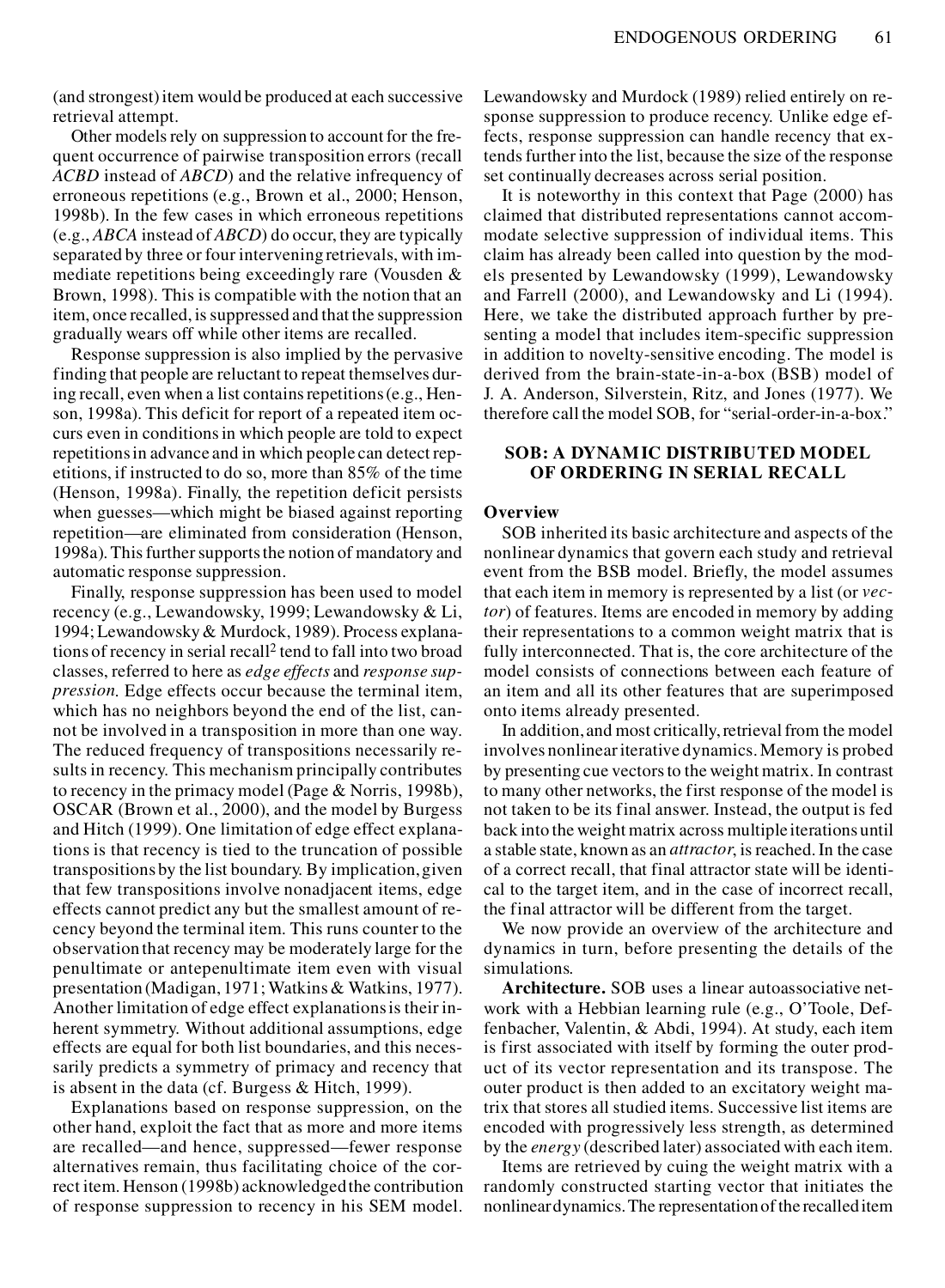is then attenuated to model response suppression. This is achieved by subtracting the autoassociation of the recalled item from a separate matrix of *inhibitory* weights. Excitatory and inhibitory weights are added together to determine the nonlinear retrieval dynamics.

**Nonlinear dynamics.** SOB has the key property that each retrieval event involves nonlineariterative dynamics. At each iteration, the output obtained in response to cuing of the weights is fed back into the matrix for renewed cuing until a stable state, known as an attractor, is reached. Under the conditions of orthogonalityassumed here, those attractors include all learned items plus a number of additional *spurious* attractors.

At each iteration of this dynamic process, the state of the network is characterized by a vector whose elements are constrained to lie between the values  $+1$  and  $-1$ . By implication, all possible states of the network lie within a hyperspatial box (hence "brain-state-in-a-box") whose vertices consist of binary vectors (e.g.,  $+1$ ,  $-1$ , ...). For reasons described below, all attractors are necessarily vertices of the hyperspatial box.

**Interaction between architecture and dynamics.** To model serial recall, list items are first encoded in the autoassociativeweight matrix. At recall, if the randomly constructed starting vector falls within the basin of attraction surrounding the correct response (e.g., the first list item during the first recall attempt), SOB responds with the appropriate item. If the starting vector falls into a different basin of attraction, it will reach another attractor representing either a different list item or, in the case of a spurious attractor, an extra-list intrusion.

Despite the random nature of the starting vector, SOB can model accurate recall because successive list items are encoded with progressively decreasing strength and because recalled items are suppressed. In consequence, at any stage during recall, the correct response is most likely to have associated with it the largest basin of attraction, and the random starting vector is most likely to fall within that basin.

#### **Network Architecture and Weight Update**

The simulations used vectors of 256 units to represent list items and responses. Units were fully interconnected by two separate weight matrices, **W** and **A** (each of dimensionality 256  $\times$  256), which represented excitatory memory connections and inhibitory weights, respectively. Thus, each unit was connected to every other unit with a weight from **W** and one from **A**. These weights were set to **0** at the outset, and **A** was also reset to **0** before each list was recalled. The items serving as a vocabulary on each study–test trial were randomly sampled without replacement from the possible space of 256 Walsh vectors. Walsh vectors are binary vectors (i.e.,  $-1, +1, \ldots$ ) that are mutually orthogonal (e.g., Golubov, Efimov, & Skvortsov, 1987). Mutual orthogonality implies that the similarity between any two vectors in the set is exactly nil (i.e., pairwise dot product or cosine of zero).

**Pretraining.** To reflect preexperimental knowledge that subjects bring to bear on serial order tests, SOB was pretrained on a randomly chosen subset of 50 of the Walsh vectors. Pretraining consisted of Hebbian learning of excitatory weights with a constant encoding strength  $\eta_{\rm p}$  (set to .001 throughout):

$$
\mathbf{W}_k = \mathbf{W}_{k-1} + \eta_p \mathbf{f}_k \mathbf{f}_k^{\mathrm{T}},\tag{1}
$$

where  $f_k$  is the vector representing item *k*, and  $f_k$   $f_k^T$  its autoassociation formed by taking the outer product of the item and its transpose. Each of the 50 pretraining items was presented and encoded 20 times.

**Study of list items.** After pretraining, a subset of the pretrained items was selected for presentation as list items. Similar to pretraining, the autoassociation of each list item was added to **W**, using Hebbian learning during a single presentation (see Equation 1). Unlike pretraining, the encoding strength for list items  $(\eta_k)$  was computed anew for each item, using the energy dynamics described below. The inhibitory matrix, **A**, was not involved during study.

**Recall.** At recall, a cue vector, **f**<sup>'</sup>, was formed by randomly setting its elements to  $+1$  or  $-1$  and then normalizing its length to .0001. The initial state of the network (represented by the vector **x**) was then obtained for time  $t = 1$  by cuing the sum of both weight matrices:

$$
\mathbf{x}(t) = (\mathbf{A} + \mathbf{W})\mathbf{f}'.
$$
 (2)

Equation 2 represents conventional linear network retrieval processes. The state vector **x** then migrated toward an attractor, using the iterative nonlinear dynamics given by Equation 3:

$$
\mathbf{x}(t+1) = G[\beta \mathbf{x}(t) + \varepsilon (\mathbf{A} + \mathbf{W}) \mathbf{x}(t)],\tag{3}
$$

where  $\mathbf{x}(t+1)$  is the new state of the network at time  $t+1$ , and  $\beta$  and  $\varepsilon$  are invariant weighting constants. The second term on the right-hand side of the equation represents feedback to the units in the state vector through both sets of weights (inhibitory weights in **A** and excitatory memory weights in **W**).

The function *G* is a piecewise linear function that clips all activations in **x** to the range of  $-1$  to 1, thus confining the network state to lie within the box formed by the vertices. At the level of individual elements of  $\mathbf{x}(x_i)$ , this is formalized by

$$
G(\mathbf{x}) = \begin{cases} +1 & \text{if } x_i > +1 \\ x_i & \text{if } -1 \le x_i \le +1 \\ -1 & \text{if } x_i < -1 \end{cases} \quad \text{for all } x_i \in \mathbf{x} \qquad (4)
$$

It is a feature of these dynamics that, given a nonzero input, the state vector **x** is guaranteed to converge on an attractor (all units saturating at  $+1$  or  $-1$ ) in a finite number of steps (Golden, 1986).3

In intuitive terms, this process corresponds to a blindfolded person seeking to find the corner of a room. If the person continues to walk in a straight line, a wall will be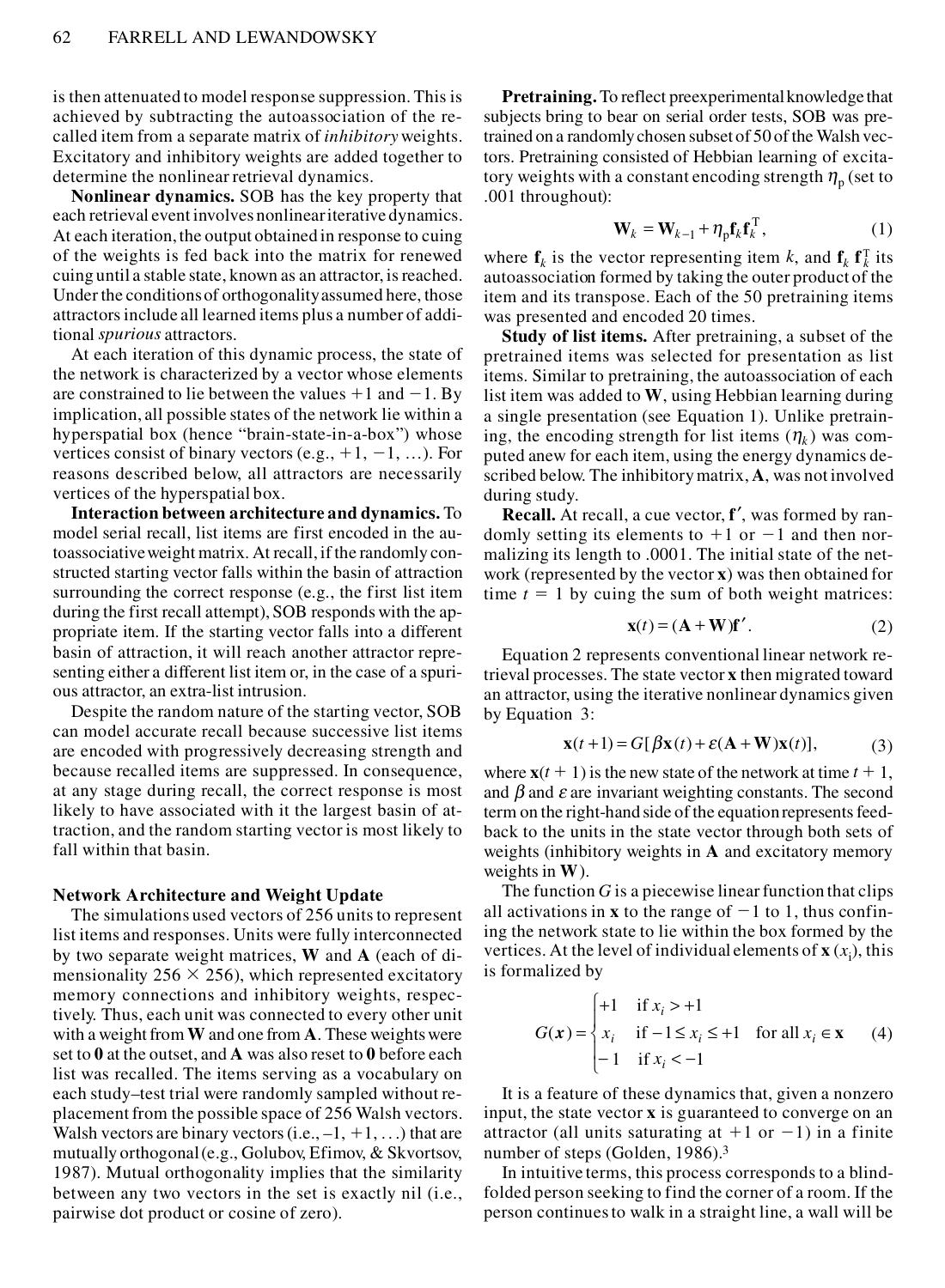encountered sooner or later, whereupon the forward motion is deflected into a sideways slide along the wall until the person becomes trapped in the corner of the room and all forward motion ceases.

In the simulations, if no attractor was reached within a maximum number of iterations (uniformly set to 12), recall was discontinued, and an omission was scored. Otherwise, if the network reached an attractor, it was compared with the correct item to allow classification of the response as a correct recall, a transposition, or an extralist intrusion (convergence on a nonlist-item attractor). If the network converged on the reflection of a list item (i.e., the opposite vertex diagonally across the box; –**f***<sup>j</sup>* instead of **f***j*), it was considered to have converged on that item for the purpose of scoring (cf. J. A. Anderson, 1995, p. 512). This scoring method is appropriate because the outer product of a vector  $(f_k f_k^T)$ ; see Equation 1) is not affected by directional reversal  $(-\mathbf{f}_k - \mathbf{f}_k^T) = (-1)^2 \mathbf{f}_k \mathbf{f}_k^T =$  $\mathbf{f}_k \mathbf{f}_k^{\mathrm{T}}$ ). By implication,  $-\mathbf{f}_k$  and  $\mathbf{f}_k$  are identical with respect to a given weight matrix **W**.

In addition,the iterative nature of the SOB allowed predictions of recall latency to be derived, through consideration of the number of steps required for the state to converge on an attractor (J. A. Anderson, 1991; Ratcliff, Van Zandt, & McKoon, 1999). Unlike in many other models, the latency predictions are intrinsic to SOB and tightly coupled with its accuracy predictions.

**Response suppression.** The attractor associated with a recalled item was attenuated by adding the autoassociation of the recalled item to the inhibitory matrix **A** with a negative encoding strength. This effectively reduced the basins of attraction in **W**, because **A** was used during the iterative recall dynamics in summation with the memory weights in **W** (see Equations 2 and 3). Hence, a negatively weighted autoassociation in **A** offset its positively weighted counterpart in **W**. The presence of two sets of weights is functionally isomorphic to using a single set with different learning rates (i.e., positive for learning vs. negative for suppression) and follows relevant precedent (e.g., J. A. Anderson, 1995; Begin & Proulx, 1996).

#### **Energy in the SOB**

In SOB, each state of the network can be characterized by its energy with respect to the weight matrix. Energy was used to determine encoding strength  $(\eta_k)$ , as well as the extent of response suppression. Energy reflects the consistency of the network's current state with respect to the weights and is generally given by

$$
E' = -(\varepsilon/2) \sum_{i} \sum_{j} w_{ij} x_i x_j, \quad i \neq j,
$$
 (5)

where  $\varepsilon$  is as in Equation 3,  $x_i$  and  $x_j$  are the activation values of units *i* and *j* of the state vector **x**, respectively, and  $w_{ij}$  the corresponding connection weight in **W**.

To understand why  $E'$  reflects the consistency of a state of activation with respect to its weights, consider the possible relationships among values of  $w_{ij}$ ,  $x_i$ , and  $x_j$ . Sup-

pose that  $x_i$  and  $x_j$  are both positive or both negative: Because they are activated in unison, consistency with the weights would be greatest if  $w_{ij}$  were positive. A negative value of  $w_{ii}$ , by contrast, would be inconsistent with the positive correlation between  $x_i$  and  $x_j$ . Conversely, suppose that one of *xi* and *xj* was negativeand the other was positive:This negative correlation would be consistent with a negative  $w_{ii}$ , but not with a positive weight. Examining the cumulative implications of those cases in Equation 5 confirms that energy has the greatest negative value if consistency, as just defined, is high. Energy has been used extensively as a tool for analysis of the behavior of networks, and it plays a central role in the dynamics of several models (e.g., Hinton & Sejnowski, 1986; Hopfield, 1982, 1984;Kawamoto, 1993).

There are two differences between Equation 5 and related applications of energy (e.g., Haykin, 1994; Kawamoto, 1993). First, the diagonalof the weight matrix (where  $i = j$ ) is disregarded. Since the SOB is autoassociative, the self-connecting weights along the diagonal are always positive and, therefore, not informative for the purpose of assessing consistency between the weight matrix and the state vector. Second, for computational convenience, the term  $-(\varepsilon/2)$  was set to  $-1/2$  in the present simulations (cf. Kawamoto, 1993). The notation  $E'$  (rather than E) was chosen to reflect those two minor differences.

Another important implication of Equation 5 is that energy is free to vary in the absence of any weight changes when the vector **x** changes across iterations. It follows that the migration of **x** toward a vertex of the box can be reexpressed as a movement along an energy landscape, formed by a constant set of weights and a variable state vector **x**. Accordingly, it has been shown that reaching a vertex of the box corresponds to a movement toward a minimum on the energy landscape (Golden, 1986). Figure 1 provides a representation of the isomorphism between the box and the energy metaphors for SOB's nonlinear dynamics.

The surface at the top of the figure shows energy for all possible states of a two-dimensional vector **x** with respect to a particular matrix  $W_r$ . The possible values of the two elements in **x** define the plane below the saddle-shaped surface, and the third axis represents  $E$  (not  $E'$ , because the tiny matrix mandated inclusion of the diagonal). The matrix **W**<sub>x</sub> was formed by adding the autoassociations of the two column vectors  $\{-1,1\}$  and  $\{1,1\}$ , with encoding weights .04 and .02, respectively, to an empty (**0**) matrix (see Equation 1). Inspection of the saddle-shaped surface reveals the two attractors: a particularly large one located at the "front" corner  $\{-1,+1\}$  and a smaller one in the "back" corner on the right  $\{1,1\}$ . Those two corners are the two encoded vectors, and the depth and size of the associated basins of attraction reflect the associated encoding strengths. (The symmetry of the energy surface underscores the identity between each attractor and its reflection, which was discussed earlier.)

The bottom part of Figure 1 shows the (two-dimensional) box with the two attractors represented by the corresponding vertices. The dots that are arrayed from the central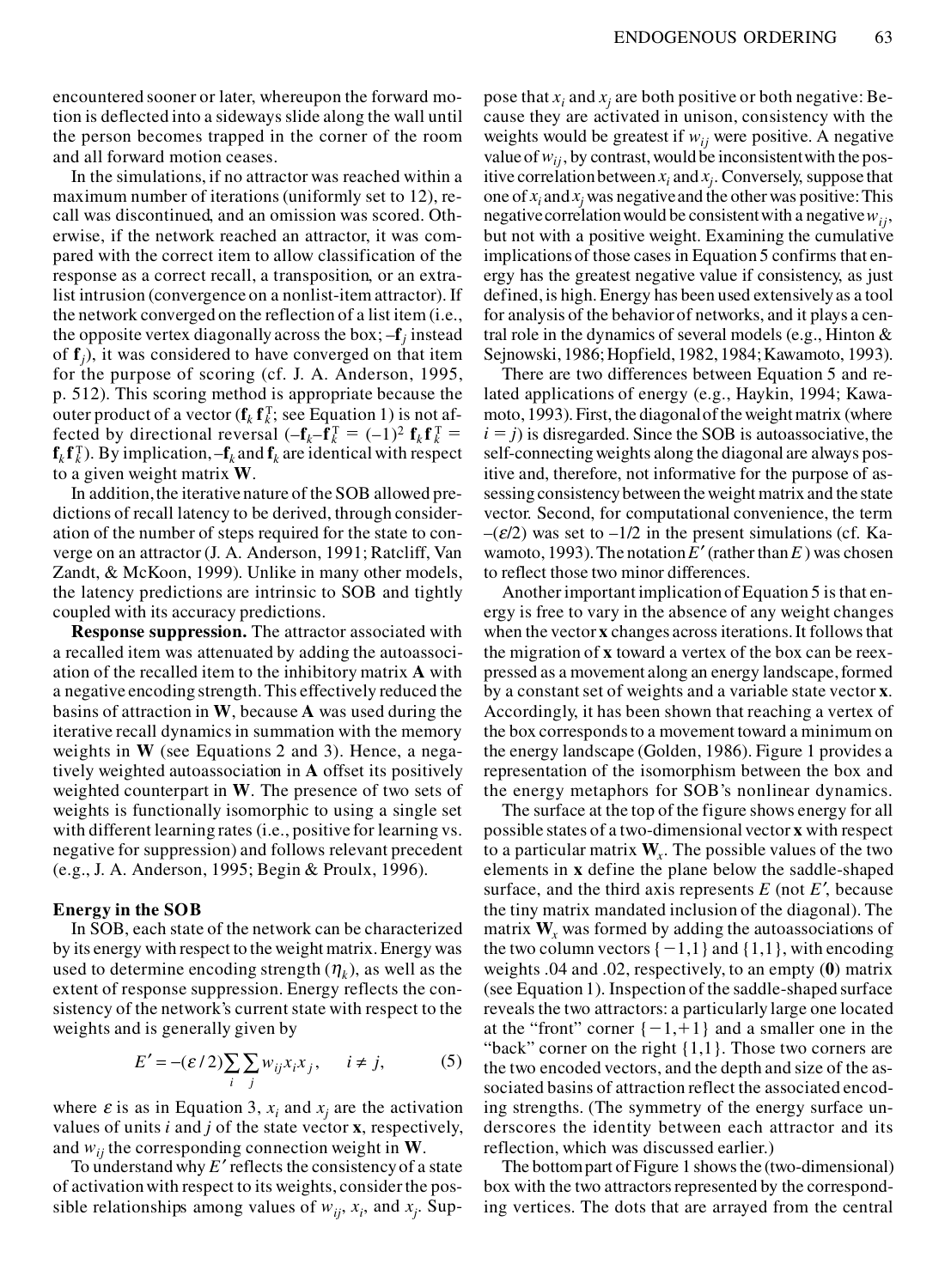

**Figure 1. Illustration of the relationship between energy and network dynamics. The top half of the figure uses the energy surface metaphor to show all possible states of a simple network. Attractors, with minimal associated energy, are located at the corners of the state space. The bottom half of the figure uses the** *brain-state-in-a-box***metaphor to illustrate the convergence of a random starting point to an attractor. Each point represents the state of the network at each iteration. The connecting lines between panels indicate the correspondence between each state within the box and its associated energy. See the text for further details.**

region to the front right corner of the box describe the path taken by the state vector **x** upon cuing with the starting location  $\{-1,-.2\}$ , using the dynamics of Equation 3 (with  $\beta$  and  $\varepsilon$  set to unity). In this particular case, the attractor was reached after 53 iterations (not all iterations are represented by dots). The isomorphism between the box and the energy metaphors is emphasized by the dotted vertical lines that connect selected states in both representations.

Visual presentation of the energy surface can also illuminate the effects of response suppression: Figure 2 shows the same energy surface for the same weight matrix  $W_x$  after the attractor for  $\{-1, +1\}$  has been suppressed by adding it to  $W_x$  with *negative* encoding strength  $-.3$ . (Note that, in our simulations, response suppression is implemented in a separate matrix **A**; this difference does not affect interpretation of Figure 2.) The figure shows that following suppression, the other attractor, for the item {1,1}, is now the stronger of the two.

In summary, the iterative dynamics of SOB can be alternatively understood as a nonlinear path toward a corner or a descent along an energy surface. Energy, in turn, reflects the consistency of a state vector with respect to the network's weights and thus reveals an item's relationship to what is already encoded in memory. Analysis of energy thus provides a natural way of obtaininga primacy gradient.

#### **Energy and the Primacy Gradient**

With orthogonal vectors, additional learning decreases the magnitude of the energy (i.e.,  $E'$  becomes less negative), as defined by Equation 5. This is because each of the off-diagonal elements in a Hebbian autoassociative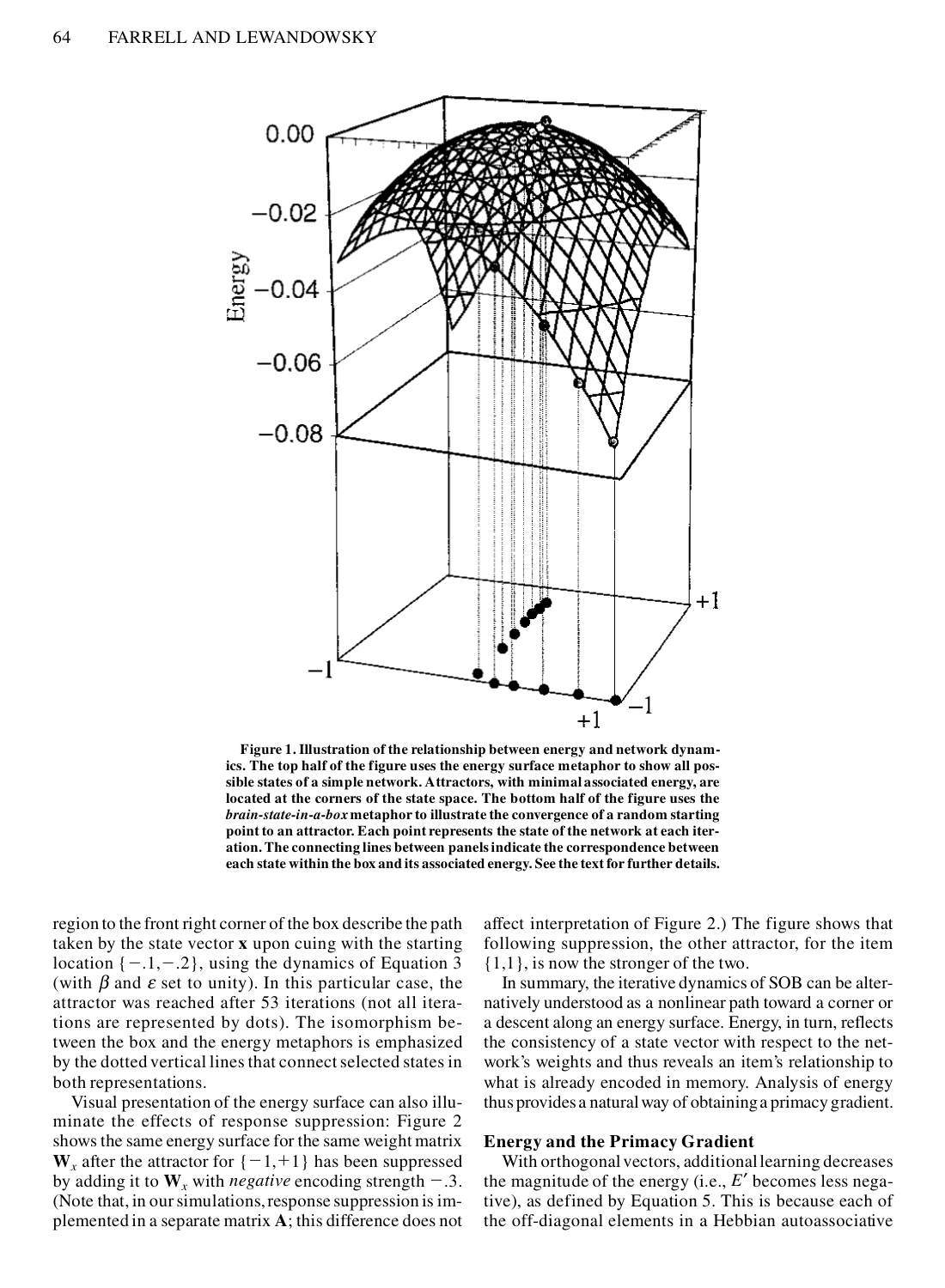

**Figure 2. The same energy surface as that in Figure 1 after the initially stronger item has been suppressed. See the text for further details.**

matrix **W**, which are the ones considered for computation of *E*¢, captures the correlation of activations for a given connection across all encoded stimuli (McClelland & Rumelhart, 1988, p. 85). For orthogonal vectors, the expected value of all those correlations is zero in the long run. Hence, study of additional items reduces the absolute magnitudes of the off-diagonal elements in **W** (J. A. Anderson, 1995, p. 507), thus enabling the network to derive its own primacy gradient by considering each incoming item in turn.

This was achieved by determiningthe encoding strength for a particular item *k* as follows:

$$
\eta_k = -E'_k / \phi_e,\tag{6}
$$

where  $E'_k$  is the energy of item *k* (setting  $\mathbf{x} = \mathbf{f}_k$  in Equation 5) with respect to the memory matrix **W** and  $\phi_e$  is a scaling constant that remained invariant in all the simulations reported in this article.

The general shape of the gradient is illustrated in Figure 3, which shows the computed values of the encoding strength  $(\eta_k)$  for one replication of Simulation 1. As we show after presenting all the simulations, the general shape of the function is unaffected by the value of  $\phi$ .

The energy-gated encoding mechanism formally specifies the suggestion by Brown et al. (2000), discussed earlier, that a rationally adaptive organism would pay increasingly less attentionto successive items. The adaptive utility of this mechanism can be clarified by considering what would happen if the network did not consider energy. In that case, all items would be stored with the same encoding strength, and by implication, all attractors would be of the same size. In consequence, owing to the unresolvable competitionamong studieditems, the network either would converge on a nonstudied attractor or would fail to converge within the allotted number of cycles. This was confirmed by an exploratory simulation using an equal encoding strength for all items, which resulted in a combined intrusion and omission rate of nearly 80%. The energy-gating mechanism circumvents this general memory problem while also giving rise to a primacy gradient and, by implication, the ability to recall items in order.

The use of a self-governing encoding mechanism is not without precedent. For example, Metcalfe (1993) renormalized the learning term in her CHARM model to regulate the variance in memory trace activations. Although Metcalfe's approach was motivated by different concerns, it shares with SOB the basic principle of making encoding contingent upon the current contents of memory. A similar approach was taken in the *closed-loop* version of TODAM (e.g., McDowd & Murdock, 1986), in which the weighting given to new information was reduced by the extent to which it had already been learned, thus enabling TODAM to show improved performance across multiple learning trials (e.g., Lewandowsky & Murdock, 1989). SOB extends these precedents by gating the encoding of incoming information through its endogenous novelty detection process.

#### **Energy and Response Suppression**

Just as energy was used to determine the extent of learning, so too energy was used to determine the extent of suppression of each recalled item. Specifically, the



**Figure 3. Representative energy-gated encoding function for a five-item list, showing the change in encoding strength for each item across input positions.**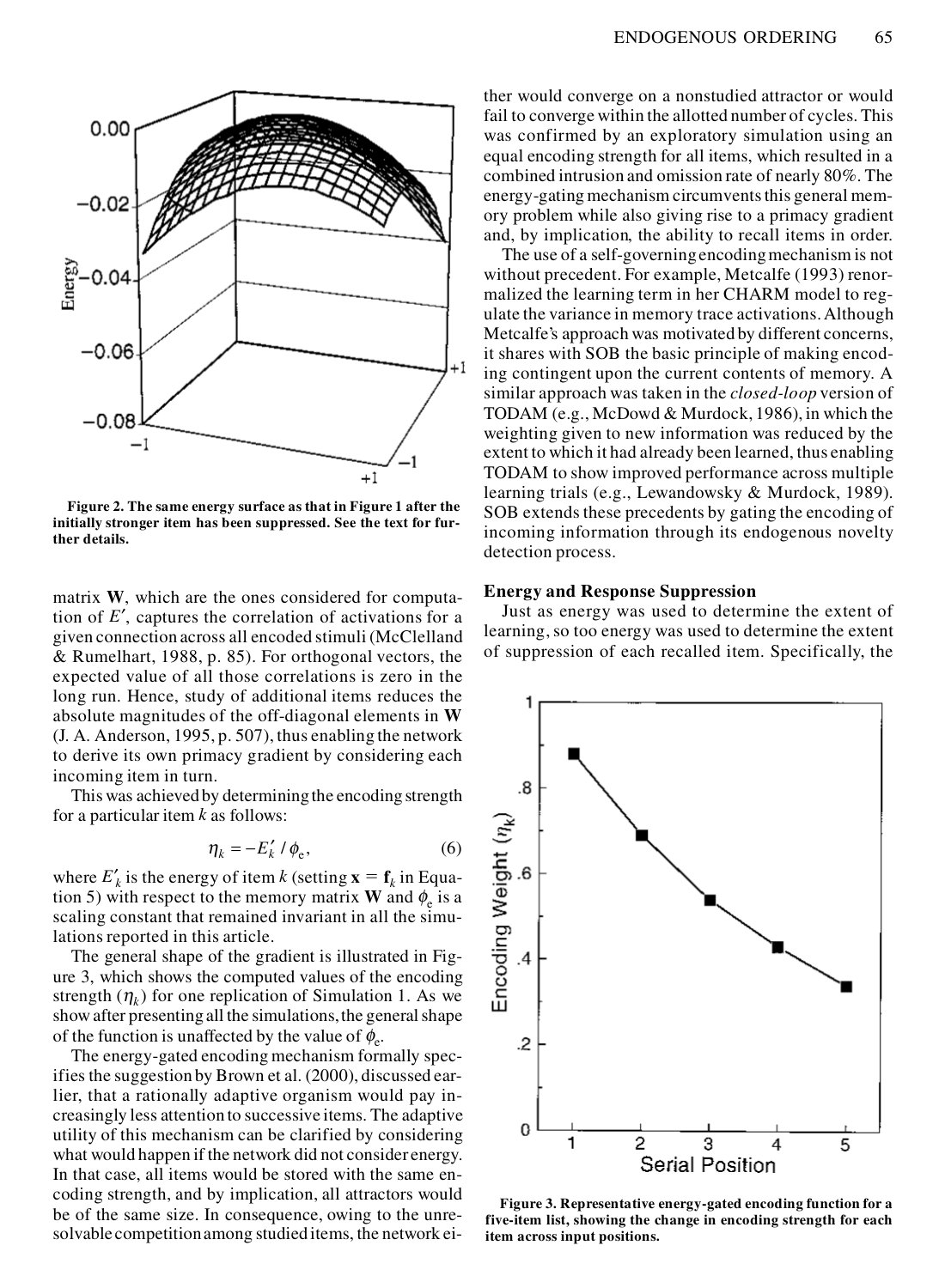energy of the *k* th recalled item was assessed with respect to **W** (see Equation 6), and the autoassociation of the recalled item was then added to the inhibitory matrix **A**, using Hebbian learning (see Equation 1), with encoding strength  $\gamma_k$  determined by the following equation:

$$
\gamma_k = -E_k / (E_1 \phi_s), \tag{7}
$$

where  $E_k$  represents the energy of item  $k$ ,  $\phi_s$  is a scaling constant and  $E_s$  is the energy of the first recalled item constant, and  $E_1$  is the energy of the first recalled item. Equation 7 mirrors the form of the earlier Equation 6 except that the encoding strength  $\gamma_k$  takes on negative values to implement suppression—and thus synchronized the extent of suppression given to a recalled item with the strength with which it was encoded. Without such synchronization, recalled items might receive more suppression than their original encoding strength, which could create eigenvectors with negative eigenvalues in  $W + A$ , which in turn would threaten the stability of the nonlinear dynamics (J. A. Anderson, 1995).

The fact that the learning rule specifies the process by which response suppression is accomplished clearly distinguishes SOB from other models of serial recall. Those other models variously rely on the removal of items from a competitor pool (Brown et al., 2000; Lewandowsky & Murdock, 1989) or assume some reduction in activation of recalled items, without, however, specifying the agent underlying that outcome (Burgess & Hitch, 1999; Henson, 1998b; Page & Norris, 1998a, 1998b). In further distinction to these models, suppression in SOB occurs by using the same process, over the same units and weights, as the one used in learning. A final feature of this response suppression in conjunctionwith distributed representationsis that the use of continuousinhibitory weights permits *partial* suppression of recalled items. Partial suppression, in turn, can subsequently be reversed (e.g., J. A. Anderson, 1991). Although not relevant to the present set of singletrial simulations, this *release from suppression* can be assumed to follow completion of recall and occurs through resetting the inhibitory weight matrix **A** to **0**.

Lewandowsky (1999) and Lewandowsky and Farrell (2000) explored a precursor of SOB, which only modeled the redintegration (i.e., disambiguation)of a memorial response that was assumed to have been retrieved by an unspecified associative memory stage. Although that model also used antilearning for suppression, it differs from SOB in several critical ways. First, SOB places additional emphasis on energy to gate response suppression. Second, SOB includes a complete encoding mechanism that obviates the need for an unspecified associativememory stage. Finally, encoding is also energy gated, which creates a conceptual link between encoding and retrieval.

# **SIMULATIONS**

#### **Parameters**

The present article focuses on demonstrating the inherent power of the architectural principles of SOB. Hence, no free parameters were estimated from the data.

The constants of the iterative updating function (Equation 3),  $\beta$  and  $\varepsilon$ , were set to .2 and .7, respectively. The two scaling constants used to compute energy (Equations 6 and 7),  $\phi$  and  $\phi$ , were set to 600 and 1.4, respectively, for all simulations, unless noted otherwise below.

## **General Method**

All simulation results were aggregated across 200 replications, each using a different random sample of items drawn from the vocabulary of Walsh vectors. Each replication consisted of pretraining, followed by study and recall of list items.

Recall of each item entailed cuing with a random vector (**f**¢), followed by energy-gated suppression of the recalled item, regardless of what was recalled. Thus, omissions were also suppressed, but because their nonconvergence resulted in lower energy (because at least some  $|\mathbf{x}_i| \leq 1$ ; see Equation 6), the extent of their suppression was necessarily low.

#### **Choice of Benchmark Phenomena**

There is no universally agreed set of phenomena against which theories of memory for serial order are to be evaluated.We therefore selected to-be-simulated phenomena according to several constraints. First, we sought to maximize diagnosticity by applying SOB to the detailed pattern of errors in serial recall, whose diagnosticity in differentiating between theories is well established (e.g., Henson, 1998b; Henson, Norris, Page, & Baddeley, 1996). Second, to ensure some generality, we simulated the standard serial position curve for different list lengths and simulated the effects of natural word frequency. Third, we excluded phenomena that prior theoretical work had identified as requiring more than a single stage of processing. This choice reflects our focus on the endogenous mechanism in SOB, in preference to developing extensions that might broaden its scope, but at the expense of added complexity and additional parameters.

This decision eliminated the effects of phonological similarity from consideration,because all existing attempts at explanation with a single-stage mechanism have been unsuccessful. There is now widespread agreement that phonological similarity involves a second, item-based stage of processing that is not directly involved in order memory (Henson, 1998b; Page & Norris, 1998a). Likewise, we chose not to apply the model to grouping or chunking effects (e.g., Hitch, Burgess, Towse, & Culpin, 1996; Ryan, 1969). Although those effects—enhanced overall recall and "mini" serial position curves within each chunk—are readily produced by inserting a temporal gap between groups of study items, there is agreement that they are beyond the scope of the architecture explored here. Specifically, grouping effects are typically thought to arise from a hierarchical context signal (e.g., Brown et al., 2000; Burgess & Hitch, 1999) that cannot be represented in SOB without additional assumptions. Finally, for related reasons, we chose not to model backward recall, which is con-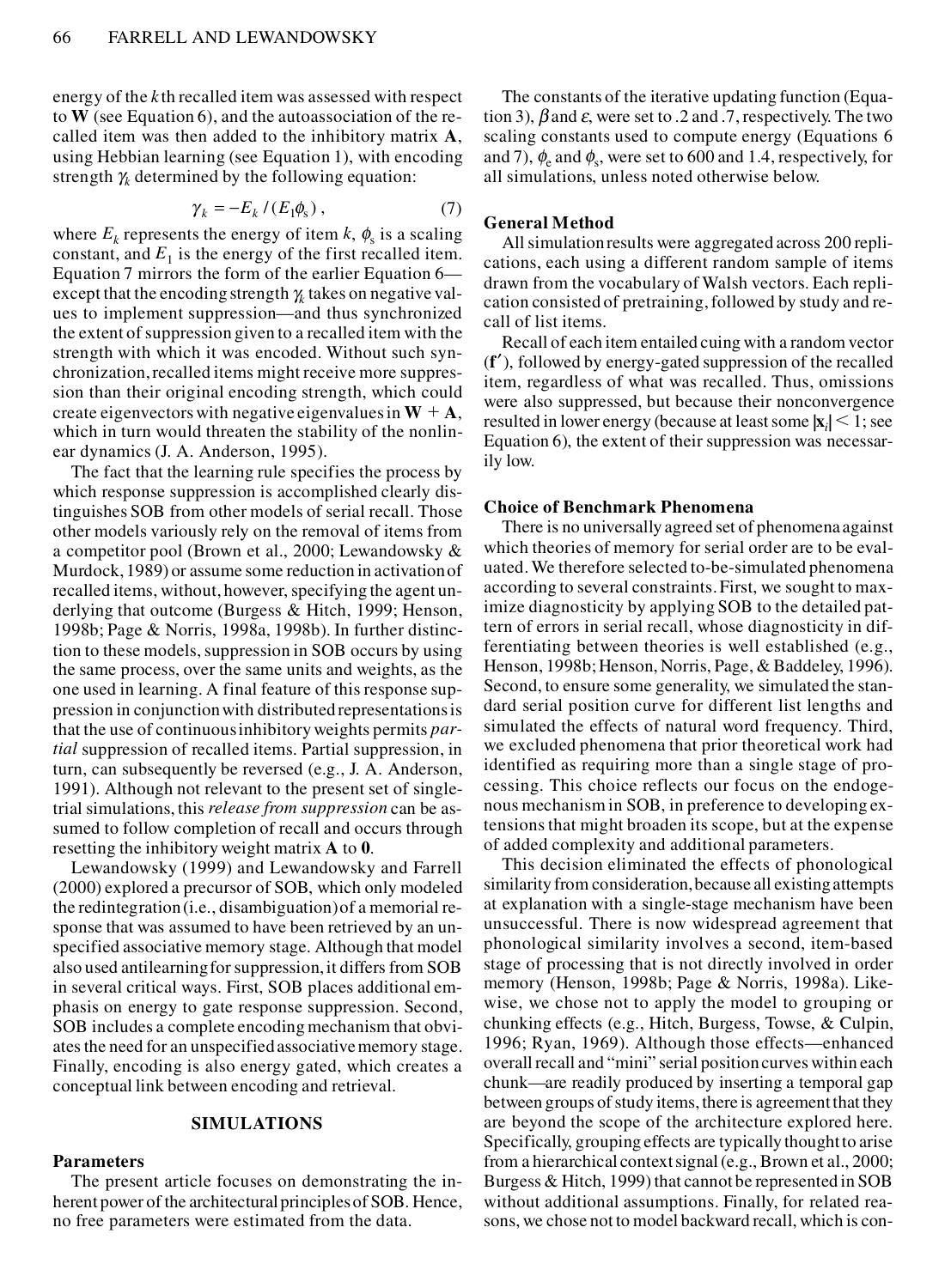sidered beyond the scope even of some more complex theories (e.g., OSCAR; Brown et al., 2000).

In summary, we sought to apply the simplest possible version of SOB to the largest possible number of diagnostic findings.This does not preclude future development of an enhanced version of the theory that can handle additional findings, such as similarity and grouping effects or backward recall, in the same manner as other theories do namely, by incorporating constructs such as a context signal or a phonological confusion stage, each governed by an additional set of assumptions and parameters.

## **Simulation 1: Serial Position Curve and Transposition Gradient**

The first simulation sought to demonstrate that SOB is capable of accounting for the serial position curve. The resulting simulated serial position curve for five-item lists is shown in Figure 4. These data are representative of patterns of serial recall for short lists (e.g., Estes, 1991; Henson et al., 1996).

It is clear from the figure that SOB predicts the bowshaped serial position curve that has been observed in countless experiments. The simulation thus confirmed the utility of response suppression as an explanatory mechanism for recency in forward serial recall (cf. Lewandowsky, 1999; Lewandowsky & Li, 1994). One implication of this result is that models that explain recency primarily through edge effects but also include response suppression (e.g., Brown et al., 2000; Page &



**Figure 4. Serial position curve predicted by SOB for a five-item list (see Simulation 1 for details).**

Norris, 1998b) may not, in fact, yield recency for the primary reasons cited. Instead, recency in those models may arise from suppression as well as edge effects.

The level of accuracy exhibited by the model deserves brief commentary because human performance on a fiveitem list is likely to be far better.<sup>4</sup> A known property of the BSB architecture is that accuracy of recall with a random starting vector is a direct function of the size of the *box* relative to the length of the starting vector (J. A. Anderson, 1995, p. 512). In the extreme case of an infinitely large box—for example, when the clipping function *G* is removed from Equation 3—recall in SOB is isomorphic to the power method for computing eigenvectors, which is known to be arbitrarily accurate (e.g., J. A. Anderson, 1995, p. 499). Several additional runs of Simulation 1 confirmed that accuracy increases when the size of the box increases relative to the length of the cuing vector (**f**¢). For computational convenience, these simulations used a unit-sized box but reduced the length of the starting vectors. As the length of **f**¢ decreased from its standard value of .0001 to  $10^{-6}$ ,  $10^{-9}$ , and  $10^{-11}$ , accuracy on the first recalled item increased from .68 to .73, .83, and .89, respectively. The shape of the serial position curve remained unaltered, with distinct primacy and recency being present regardless of overall level of accuracy. These additional simulations confirmed that SOB is capable of matching human recall performance; however, because we were particularly interested in error patterns, we purposely kept accuracy low by using a slightly longer length of the cuing vector in all the remaining simulations.

The transposition error gradients that accompany the predicted serial position curve in Figure 4 are shown in Figure 5, togetherwith comparison data from an experiment by Nairne (1992). Each plotted parameter refers to an output position and shows the proportion of items reported from each input position. Thus, SOB predicts that the first recalled item is the first list item in about 70% of all cases, the second list item in 20%, and so on. The peaks of each plotted parameter represent items that were recalled in the correct output position and, when connected, form the serial position curve shown in Figure 4.

The model captured the pervasive finding, demonstrated in Nairne's (1992) data, that output positionstend to cluster around an item's serial position. Although items may erroneously migrate to adjacent positions during report, they are unlikely to be recalled far from their actual position. Henson et al. (1996) called this the *locality constraint*.

SOB satisfied the locality constraint without any associations between an item and a list marker (cf. Henson, 1998b) or a timing signal (cf. Brown et al., 2000), but as a direct result of the differential strength of encoding of list items. In SOB, the size of the basin of attraction surrounding each list item is a function of its encoding strength, which in turn is determined by the energy associated with a presented item (see Equations 1 and 5 and Figure 1). Thus, the first item has the largest basin of attraction, and the last item the smallest. At retrieval, given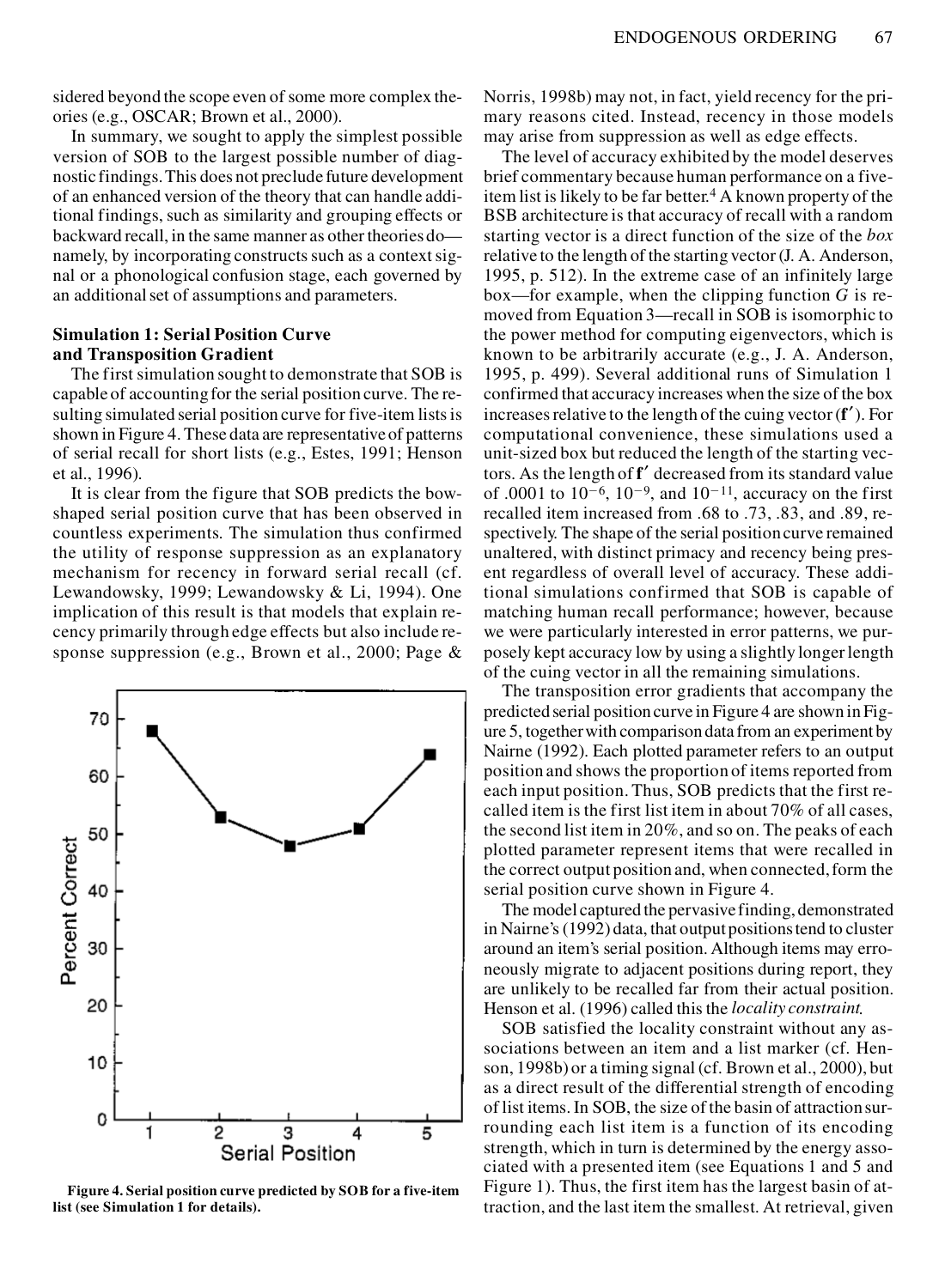

**Figure 5. Transposition gradients for five-item lists, indicating the proportion of recall of each input item at every output position. The left panel shows the predictions of SOB, whereas the right panel illustrates representative data from Nairne (1992).**

that the cue  $(f')$  is randomly constructed, the likelihood of the state vector **x** reaching any of the attractors is a sole function of their strength. Thus, if on the first retrieval the random starting vector, by chance, falls outside the correct basin of attraction, the second and third items are the most likely candidates for report. This automatically gives rise to the predicted positional gradient for the first output position (see Figure 5). If, on the other hand, the first item was successfully reported, it has been suppressed and can thus no longer compete (much) for report during subsequent retrievals. Hence, for those subsequent retrievals, the strongest items are those that were studied in the corresponding list position.

One consequence of this mechanism is a phenomenon known as*fill-in* (Henson et al., 1996; Page & Norris, 1998b). Fill-in occurs when, say, the second list item is erroneously recalled first. Rather than being followed by report of the third item, which would preserve the order between the second and third items, the first item is most likely to be recalled next because, not having been suppressed, its basin of attraction continues to be strongest. Page and Norris (1998b) reported a reanalysis of data from Henson et al. (1996), showing that when a list such as "123456" is recalled incorrectly, output sequences of the type "21xxxx" (fill-in) are three times as frequent as "23xxxx" (relative position maintained). In the present simulation, the same pattern was observed, with fill-ins outnumbering relative position reports by a factor of five.

Although this ratio of fill-ins to relative position transpositions is qualitatively similar to that found in the data, closer inspection of the simulation results suggests that the ratio is overly large—that is, that the model suffers from *over*-fill-in. This is witnessed in Figure 5 as adjacentpositiontranspositionsbeing at least as frequent as those in the data, whereas those between nonadjacentitems are less frequent than is found empirically. This is particularly pronounced for the second output position, whose asymmetry is in the opposite direction to that found in the data. A similar pattern of over-fill-in appears to be found in Page and Norris (1998b, their Figure 4), although it is less apparent because the high absolute level of recall in their simulations constrained the number of transpositions.

#### **Simulation 2: Varieties of Errors**

Among theorists of serial order, there has been much emphasis on the errors that arise during recall, owing to their presumed diagnostic value in differentiating between rival models (e.g., Henson et al., 1996). The second simulation explored the interacting pattern of transpositions, intrusions (reporting an item not on the list), omissions (not reporting anything at a particular position), and repetition errors (erroneously reporting an item twice).

**Proportions of different classes of error.** Comparative data for this simulation are from Henson (1996, his Figure 3-5) and are shown in the left panel of Figure 6. Although transpositionsare not often presented as a function of output position, the total number of transposition errors generally exhibitsthe pronouncedinverse U-shape shown in the figure (e.g., Henson, 1996; Henson et al., 1996). Likewise, intrusions often show a slight inverse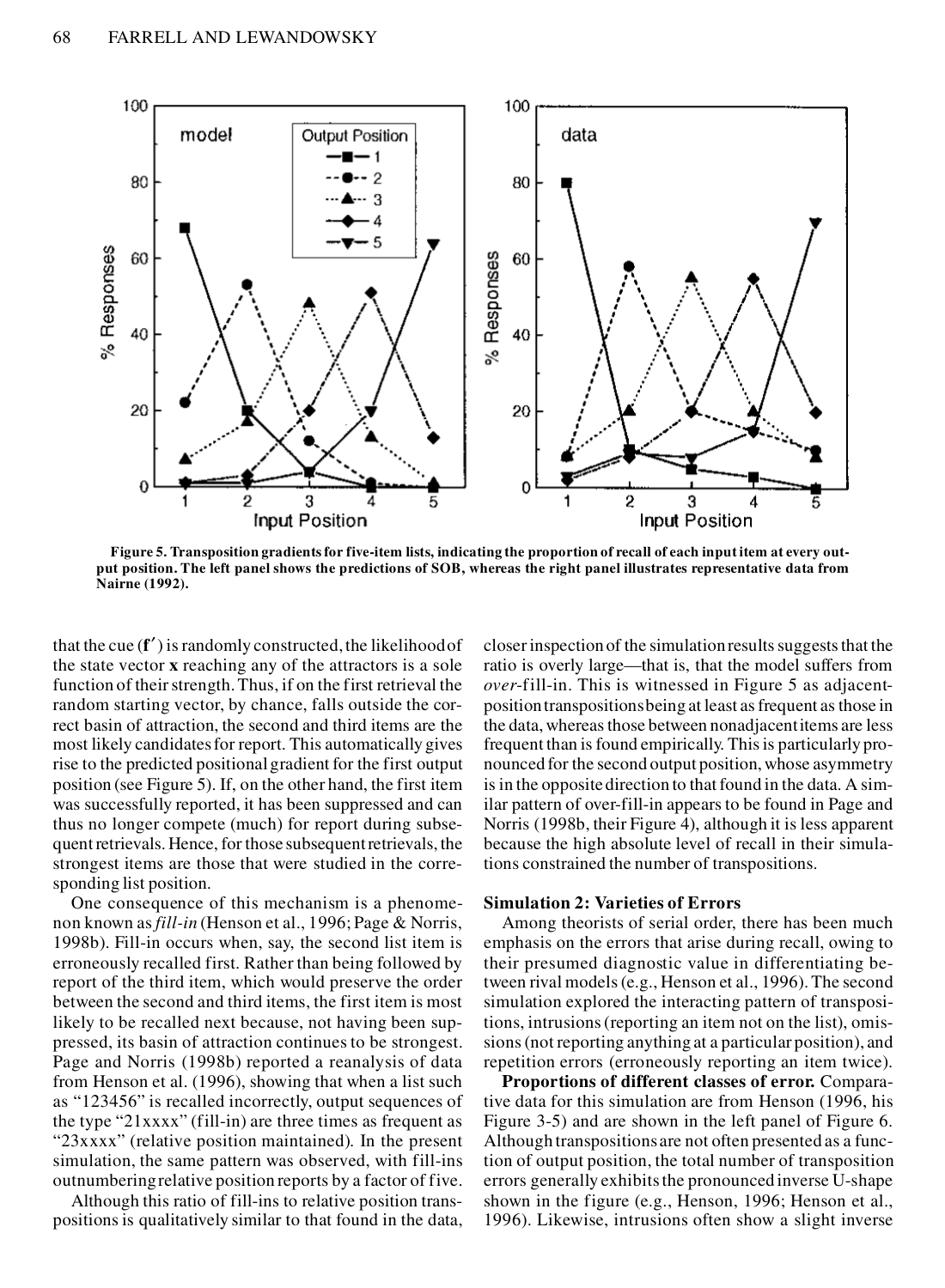U-shape, reflecting a decrease in intrusionstoward the end of recall. Finally, omissions typicallyincrease across output position in a monotonic manner (Henson, 1996).

SOB handled intrusions quite naturally through the inevitable presence of *spurious* attractors that did not represent studied items. Any convergence on a nonstudied attractor was thus readily scored as an extra-list intrusion. Any response that did not converge on an attractor —spurious or otherwise—within the limit of 12 iterations stated earlier was counted as an omission. The right panel of Figure 6 shows the predicted proportion of transpositions, intrusions, and omissions as a function of output position.

The model captured the basic empirical pattern of errors: Omissions increased monotonically with output position, intrusions exhibited a slight inverse U-shaped function, and transpositions showed a pronounced inverse U-shape. Taken together with the results of the first simulation, SOB clearly captured the pattern of errors that are observed in the serial recall of short lists. With the possible exception of exaggerated fill-in, the predictions were in close quantitative correspondence to the data.

**Repetition errors.** The final class of errors involves erroneous repetitions of an item (e.g., report the list A B C as A B B C). Erroneous repetitions occur very infrequently, with estimates of their incidence ranging from 2% of all responses (Henson, 1996) to  $5\%$  (Vousden & Brown, 1998). Nonetheless, there is a distinct distribution of repetition errors, with most repetitionsinvolvingearly list items that are reported a second time late in recall. Henson (1996) reported that erroneous repetitions were, on average, 3.34 positions apart.

This pattern was captured by SOB. In Simulation 2, repetition errors constituted 0.1% of all responses and were separated by four output positions on average. That margin increased to 0.5% for lists with a length of six. The increase of the proportion with list length mirrors the data, although the total number of erroneous repetitions is underpredicted overall.At a finer grain of analysis for six-item lists, for the last output position SOB included more reports of the first item (2%) than of the second and third (1% for both). This violation of the locality constraint occurs when there are a moderate number of repetition errors (Henson et al., 1996). Thus, although SOB underpredicted the overall incidence of erroneous repetitions,it correctly predictedthe increase with list length and the associated highly specific violation of the locality constraint. It should be noted that, unlike SEM (Henson, 1998b), which is the only other serial recall model that has been explicitly applied to repetitions, SOB does not require release from suppression to allow repetitionsto occur. This is because response suppressionin SOB is continuous, rather than all or none.

Overall, the detailed account offered by SOB goes beyond that of the primacy model, which lumps omissions, intrusions, and repetitionstogether as*item* errors (Page & Norris, 1998a, 1998b). The SOB account thus rivals that provided by SEM (Henson, 1998b), except that SOB computes its primacy gradient endogenously and does not require an additional recency gradient.

## **Simulation 3: List Length Effects**

**Serial position curves.** In the next simulation, the effects of list length were examined. The basic procedure remained unchanged,except that list length varied between



**Figure 6. Patterns of different types of error across output position, as a percentage of all responses. The left panel gives representative data from Henson (1996); the right panel illustrates the predictions of SOB.**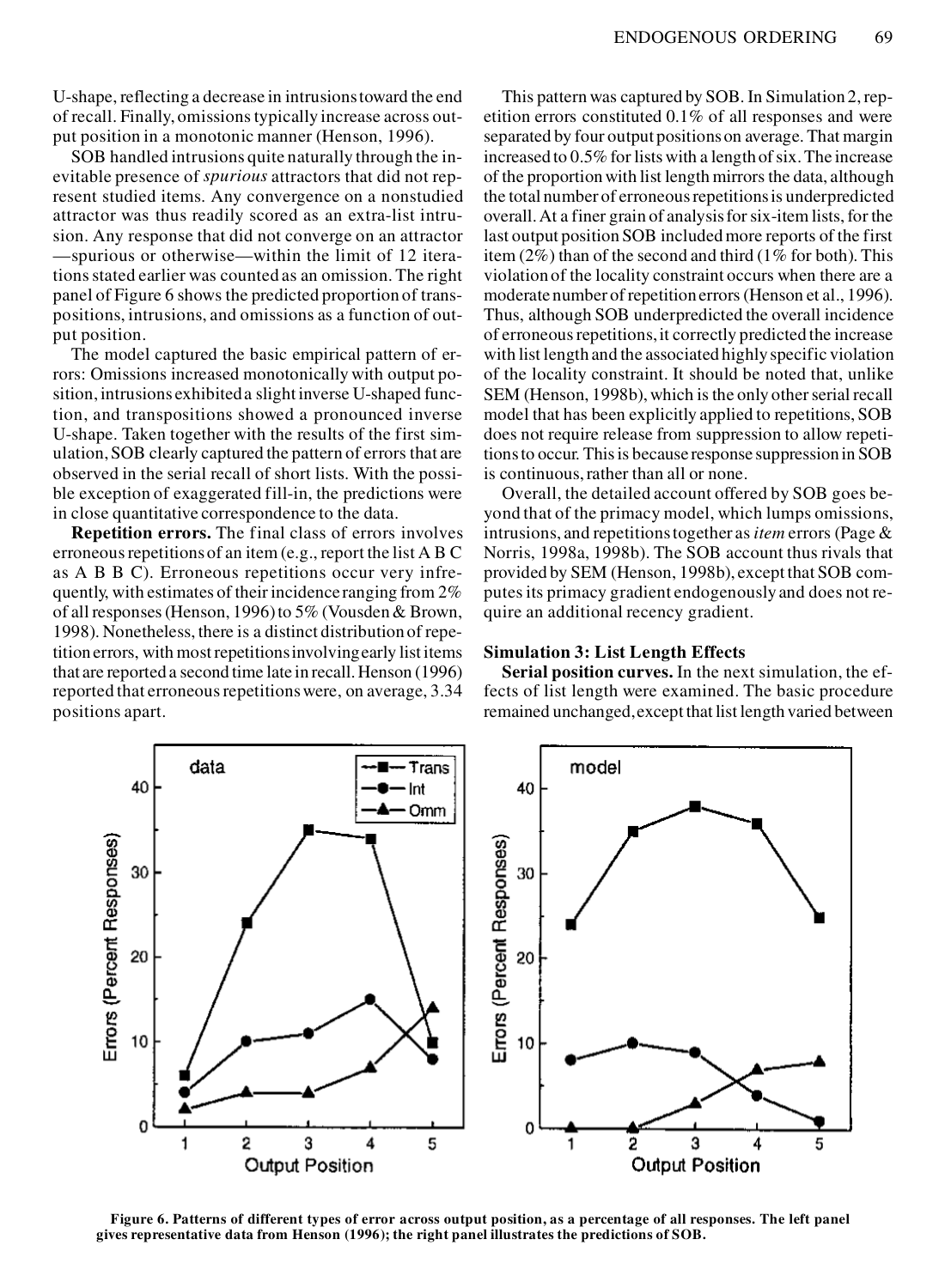three and seven. Figure 7 shows the resulting serial position curves in two ways. The left panel uses a strict scoring criterion, which only considers correct responses up to the first erroneous retrieval, regardless of the type of error. The right panel uses a less stringent criterion that considers a response correct if it occurs in the appropriate output position, regardless of whether an error has been made earlier.

For the conditional scoring (left panel), the model predicted a limited separation of the serial position curves. This effect, known as *fanning*, refers to a decrease in performance at a given serial position as list length increases. Traditionally, on the basis of the results of Drewnowski and Murdock (1980), a large extent of fanning has been considered an empirical benchmark for computational models (e.g., Lewandowsky & Murdock, 1989). However, Murdock (2001) recently reevaluated the methodology of Drewnowski and Murdock. Prompted by the discovery of possible artifacts, Duncan and Murdock (2000) repeated the study under improved conditions.The maximal extent of fanning in their study, observed when subjects were aware of list length prior to presentation, was much smaller than that observed by Drewnowski and Murdock and was quantitatively similar to the predictions by SOB shown in Figure 7.

For the lenient scoring (right panel), used in all other simulations reported here, SOB likewise predicted limited fanning, but in conjunction with substantive recency whose extent remained constant across list length. For the range of lengths considered here, this prediction is consonant with the data (e.g., Henson et al., 1996; Hitch et al., 1996). Note, however, that Lewandowsky (1999) reported an elimination of recency with very long lists (i.e., 40 items) that are beyond the purview of SOB's focus.

**Latency data.** The dynamics of retrieval in SOB (see Equation 3) provide a natural way of generating latency predictions for every type of response. With the exception of the symbolic model by J. R. Anderson and Matessa (1997), no other existingmodel predictslatency at that level of detail. It would therefore be particularly informative to compare the predictions of SOB with behavioral results.

Notwithstandingthe acknowledged utility and diagnosticity of response latencies (e.g., Ratcliff et al., 1999), very few detailed examinations have been reported in the serial memory literature. Considering first the overall effects of list length, Dosher and Ma (1998) showed that total retrieval time for all items is a quadratic function of list length, although the shape of this curve varies with the materials used and the recall method employed. The quadratic component of the curve can be very small and may escape immediate visual detection. Representative data from the study by Dosher and Ma are shown in Figure 8, along with the output times predicted by SOB for various list lengths. The figure shows that SOB closely captured the relationship between latency and list length without any parameter manipulation.

Turning to a more fine-grained analysis of latencies, we are aware of only four studies that have reported latency



**Figure 7. Predicted serial position curves for various list lengths, according to different scoring criteria. The left panel shows predicted list length effects when recall is scored up to the first error (see, e.g., Drewnowski & Murdock, 1980). The right panel shows standard serial position curves for various list lengths.**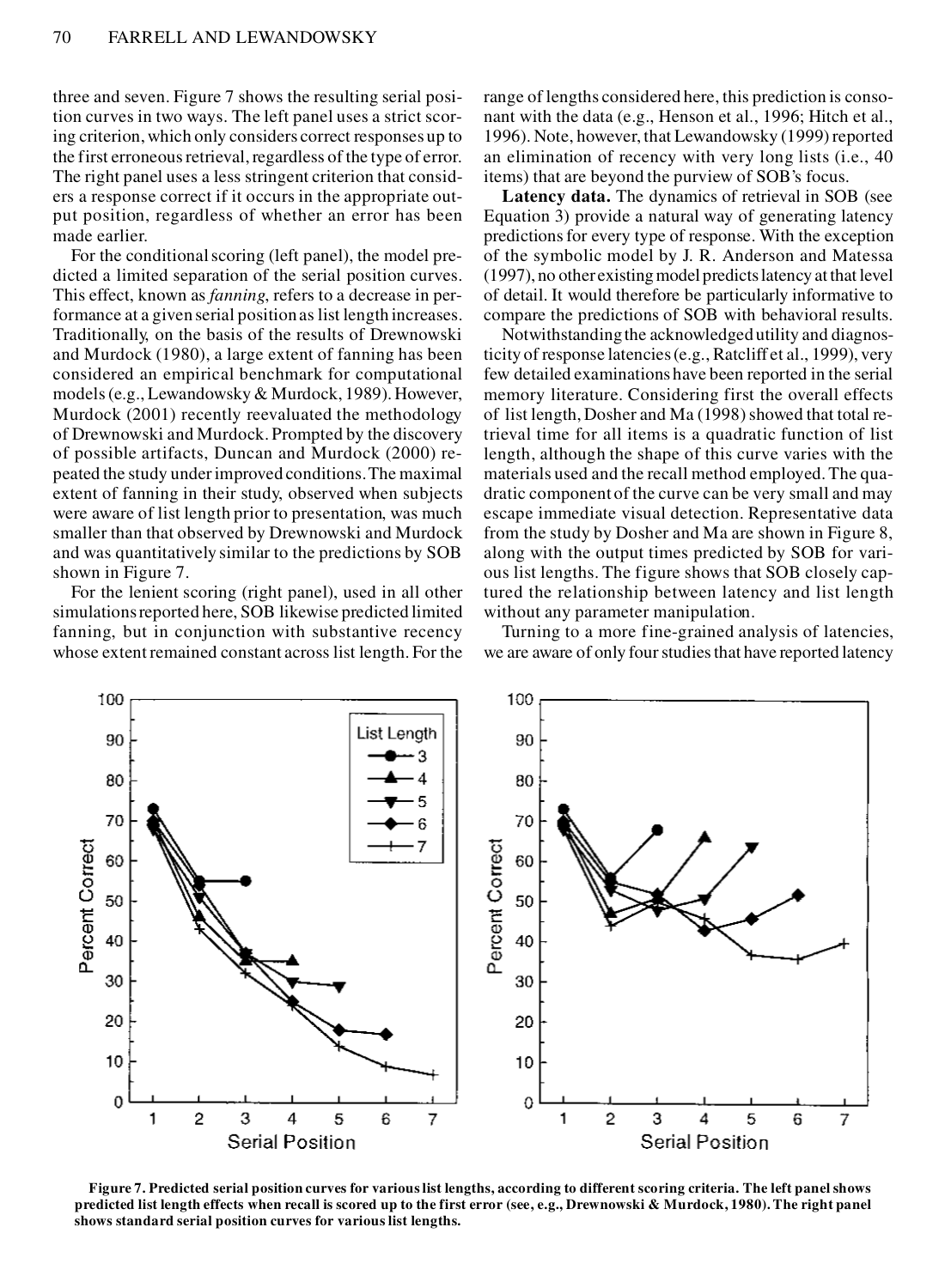

**Figure 8. Predicted total recall duration for various list lengths, with data for word lists from the keypress condition of Dosher and Ma (1998). Both predictions and data were aggregated across lists that contained no omissions.**

at the level of individual serial positions (J. R. Anderson & Matessa, 1997; Cowan et al., 1998; Dosher, 1999; Maybery, Parmentier, & Jones, in press). Because SOB models only retrieval processes, but not pronunciation operations, and because pronunciation durations are sometimes found to covary with pauses in between retrievals (e.g., Cowan et al., 1998, p. 158), we focus on methodologies in which subjects recalled items by pressing keys on a keyboard or anotheroutput device.We take keypresslatenciesto be particularly sensitive measures of retrieval dynamics that are independent of pronunciationand articulatory set-up processes. Similarly, because SOB does not represent grouping during list presentation, we only consider methodologies that involvedungrouped presentation.This reduces the pool of relevant studies to those by Dosher and by Maybery et al. Both studies yield remarkably similar results, with the data from Maybery et al. shown in the top panel of Figure 9. The data represent the cumulative response latencies for correct responses across serial positions for list lengths three through six.

Cumulative latencies are shown because the extremely long latency observed for the first item, which presumably includes general set-up processes prior to initiating recall, are reflected in the intercept. This makes it easier to align the predictions of SOB, which does not model preretrieval set-up processes. The predictions with the standard set of parameter values are shown in the bottom left panel of Figure 9. It is clear that although SOB captures the overall list length effect, it does not capture the fanning of cumulative latency functions that is observed in the data. This lack of fanning, which parallels the accuracy predictions, occurs because of the steep primacy gradient in the model, which renders early-list attractors very strong regardless of how many other, relatively weak items are encoded subse-

quently. Hence, accuracy and latency of recall of early list items is not affected (much) by list length.

Support for this analysis is provided in the bottom right panel of Figure 9, which shows predicted latencies with the encoding parameter  $(\phi_e)$  set to 1,200, double its standard value. Under those circumstances, fanning of latency functions occurs because the energy-gated primacy gradient is less steep, and early attractors, being weaker, are thus more affected by the number of subsequently encoded items (for a sample of a corresponding accuracy serial position curve, see Figure 11, below).

In summary, Simulation 3 demonstrated that SOB captures the basic effects of list length on serial recall, whether performance is assessed by a strict or lenient recall criterion or by a cumulative latency measure. SOB also accommodated the shape of the accuracy serial position curves under both scoring modes, but it did not simultaneously capture the fanning with list length that is observed empirically for latency serial position curves.

## **Simulation 4: Effects of Word Frequency**

It is well known that short-term serial memory performance is a function of the nature of the to-be-remembered material. For example, natural language frequency affects recall performance, with high-frequency words being recalled better than their low-frequency counterparts (e.g., Hulme et al., 1997). The magnitude of that high frequency advantage is known to increase across serial positions, with the effect often being minuscule for the first three serial positions (e.g., Hulme et al., 1997, Figure 5).

In Simulation 4, natural language frequency was modeled by manipulating the extent of pretraining. Although the standard encoding strength was used ( $\eta_p = .001$ ), 25 randomly selected vocabulary items were presented 20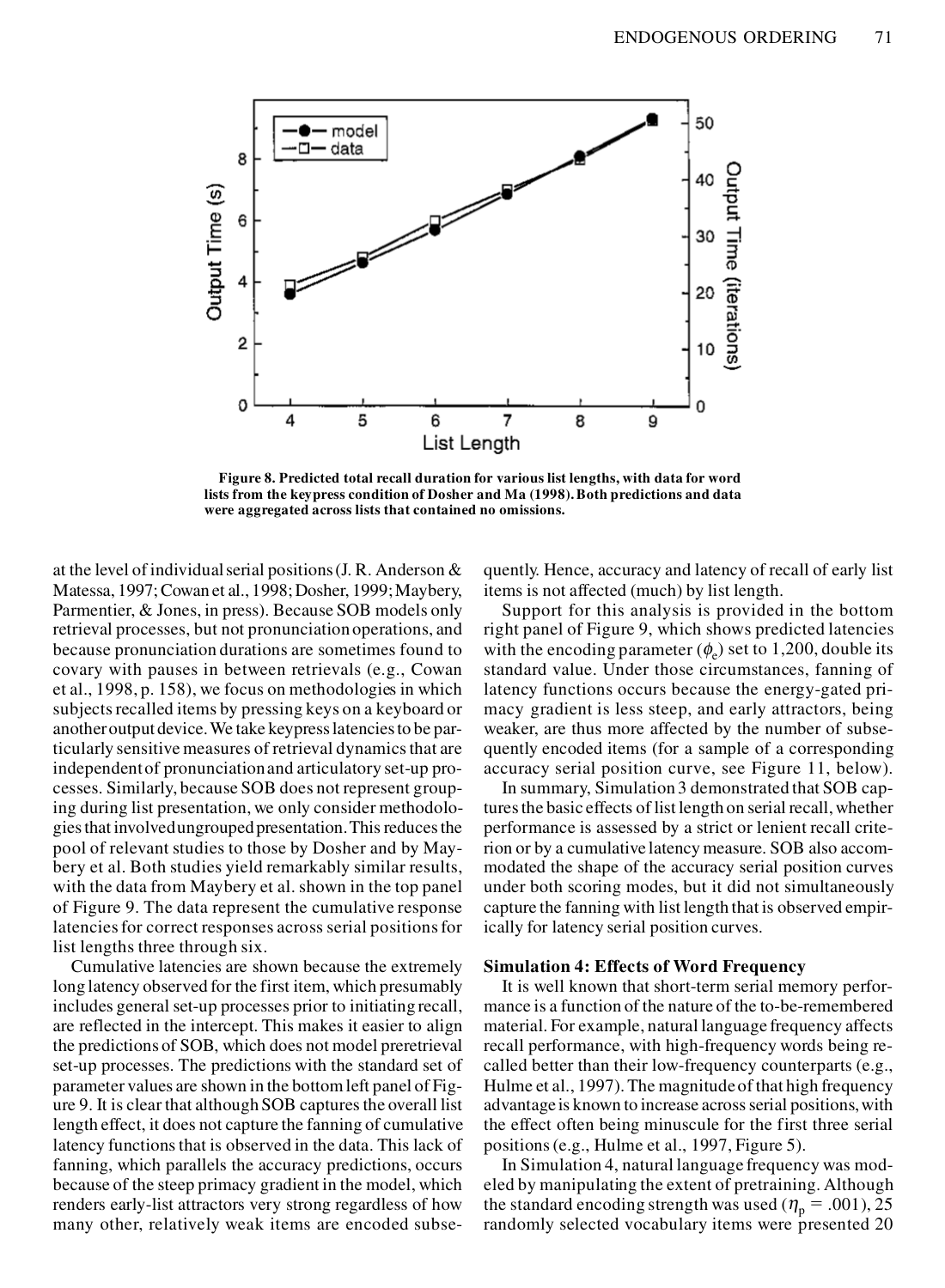

**Figure 9. Obtained and predicted cumulative latency serial position curves. The top panel shows the results of Maybery, Parmentier, and Jones (in press). The bottom left panel shows the predictions of SOB with standard parameter values. The bottom right panel shows the predictions of SOB when the encoding constant**  $(\phi_e)$  **was doubled from 600 to 1,200.**

times to model high natural language frequency, and the remaining 25 items were presented 15 times to represent low-frequency words. Five words were then randomly selected from the appropriate pool to model high- or lowfrequency study lists.

The results of the simulation are shown in Figure 10. The left panel shows the predicted serial position curves for high- and low-frequency words. The right panel shows the corresponding number of different classes of errors made by the network.

It is clear from the figure that SOB captured the effects of word frequency reported by Hulme et al. (1997): Highfrequency words were recalled better than low-frequency words, and this effect increased past the first three serial positions (left panel). The increasing advantage for highfrequency words was directly tied to the decrease of encoding strength across serial position (see Equation 6). Because items with lower encoding strengths are more dependent on additional strength from pretraining for successful recall, the more extensively pretrained high-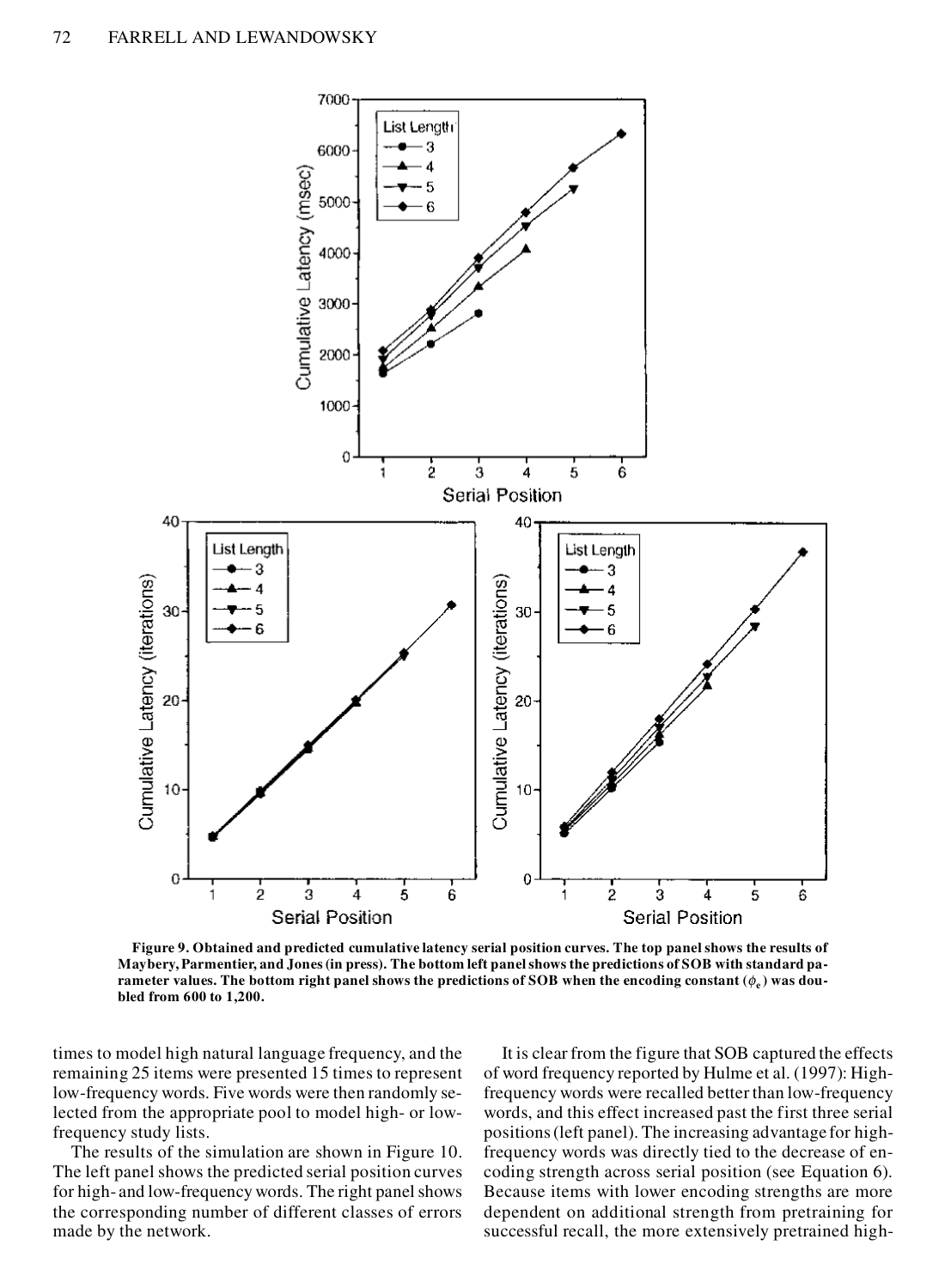

**Figure 10. Predicted effects of word frequency on serial recall. The left panel illustrates the effects of frequency on the serial position curves. The right panel shows the difference in various error types for high- and low-frequency words.**

frequency words enjoyed a selective advantage late in the list.

The left panel of Figure 10 reveals another very subtle effect of word frequency among the first three serial positions: High-frequency words are recalled with fractionally less accuracy than are low-frequency words at the first serial position, whereas the reverse is true for the third serial position, with that high-frequency advantage increasing over subsequent positions. Although the effect is very small and, hence, may not merit much exploration, it should be noted that a similar minute reversal of the word frequency effect was observed by Hulme et al. in some conditions (1997, their Figure 4).

The predictions regarding different types of responses (right panel of Figure 10) were also consistent with the data: Hulme et al. (1997) reported that word frequency primarily affected omission rates, rather than any other class of error. This effect is clearly present in the figure. Again, SOB's predictions were found to be consistent with several intricate features of a well-established effect.

It should be noted that the findings of Hulme et al. (1997) contrast with those of Watkins and Watkins (1977), who found a *decreasing* effect of word frequency across serial position.The reason for this disparity can be inferred from the results of Watkins and Watkins, whose recency effect (with auditory presentation) was nearly as large as primacy. This suggests that Watkins and Watkins's instructions to recall the words in order, in writing, were not effective in preventing subjects from recalling the last few items on the list first (but reporting them in the last few

positions on the output sheet). This contrasts with the procedure of Hulme et al., who forced serial recall by requiring subjects to recall lists verbally. The recall regime simulated by SOB is directly analogousto the task requirements of Hulme et al.

The primacy model has also been applied to word frequency effects, although in an arguably less principled manner. In the primacy model (Page & Norris, 1998b), word frequency was modeled by manipulating an output threshold: Although this turned out to capture the pattern in the data, the manipulationdid not directly reflect the differing nature of the items themselves.

## **Simulation 5: Robustness of the Model**

We have shown the general applicabilityof SOB and the endogenous processes it relies on to govern encoding and retrieval. We now examine the extent to which the model's predictions are tied to particular parameter values, an approach known as parameter sensitivity analysis (e.g., Li, Lewandowsky, & DeBrunner, 1996). Although no parameters were estimated for the predictions reported in Simulations 1–4, it is possible that the range of possible values for the principal parameters, the encoding  $(\phi_e)$  and suppression  $(\phi_s)$  constants, is small and that values outside that narrow range would engender nonsensical predictions.

Figure 11 shows the predicted serial position curves across a range of values for  $\phi_e$  (left panel) and  $\phi_s$  (right panel). For the encoding parameter, the serial positioncurve exhibits the required primacy and recency for all values within the range of 500–1,000. For the retrieval parameter,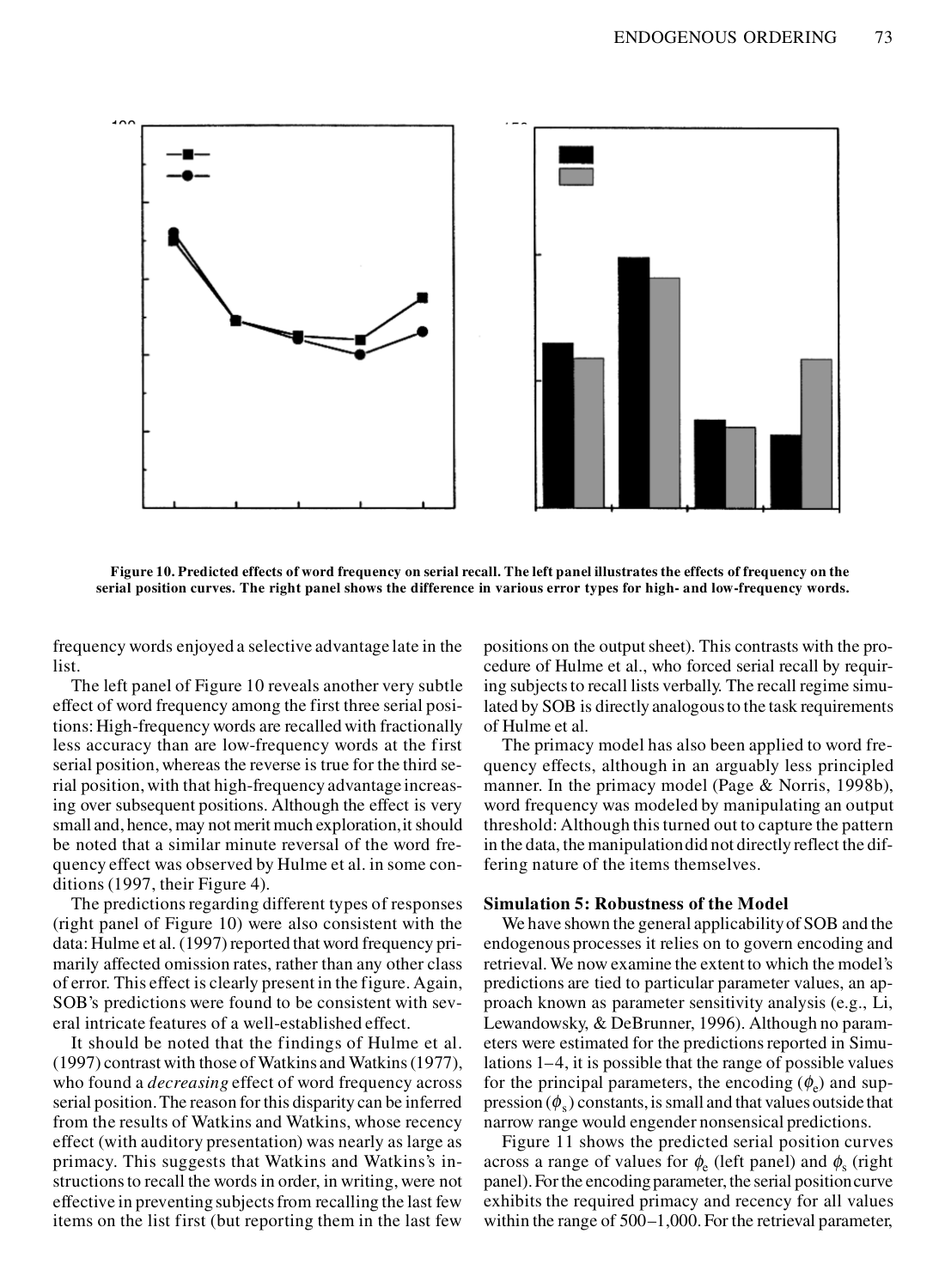

**Figure 11. Predicted serial position curves across a wide range of values for**  $\phi_e$  **(left panel) and**  $\phi_s$  **(right panel). The bold lines represent the values used in all the simulations reported in this article**  $(\phi_e = 600 \text{ and } \phi_s = 1.4)$ **.** 

the serial positioncurve retainsthe appropriate shape across the range of 0.9–1.6.

To put these results into perspective, note that the predictions remain qualitatively unchanged across a parameter variation of almost 100% (i.e., from  $\phi_e = 500-1,000$ and  $\phi_s = 0.9{\text -}1.6$ ). In the context of the large changes in prediction that some models exhibit in response to much smaller variations in parameters, sometimes in the range of 1–10% (e.g., Li et al., 1996), the robustness of SOB must be noted.

Two conclusions can be drawn on the basis of these results. First, the predictions of SOB must result primarily from the properties of its architecture—in particular, the endogenous gating of encoding and retrieval. Had the predictions been attributableto the suitable setting of parameters, they would not have withstood a variation of 100%. Second, by way of tradeoff, that robustness may limit SOB's ability to adapt its behavior and, thus, maximize its quantitative fit to the data through parameter estimation. Given our focus on the inherent properties of endogenous encoding and retrieval, the former strength outweighs the latter potential difficulty.

#### **GENERAL DISCUSSION**

#### **Summary of Simulations**

In the first simulation, SOB accounted for the general shape of the serial position curve and the underlying pattern of transposition errors. SOB also correctly predicted that fill-ins outnumber relative position reports, albeit by

a greater margin than is commonly observed. In the second simulation, the pattern of errors was examined in more detail, and it was confirmed that SOB predicted the qualitatively correct tradeoff between transpositions, intrusions, omissions, and erroneous repetitions across output position. The third simulation demonstrated that SOB predicted the correct amount of fanning among serial position curves for different list lengths. SOB also captured the quadratic relationship between total retrieval time and list length. The fourth simulation showed that SOB can accommodate the effects of natural language frequency by predicting an increasing superiority of high-frequency words across serial position. Critically, the fifth and final simulation showed that these predictions were relatively insensitive to manipulation of parameters across a wide range.

Notwithstanding these apparent strengths, the model comes with its own set of limitations.We first discuss those limitations, before comparing SOB with other existing theories.

## **Model Limitations**

**Lack of associations.** In most models of serial recall, order is represented by associating the to-be-remembered information with some other entity that is then used to cue retrieval. This other entity can be a set of oscillators (e.g., Brown et al., 2000), list markers (e.g., Henson, 1998b), other items on the list (e.g., Lewandowsky & Murdock, 1989), or an abstract representation of context (e.g., Burgess & Hitch, 1992, 1999). We have deliberately avoided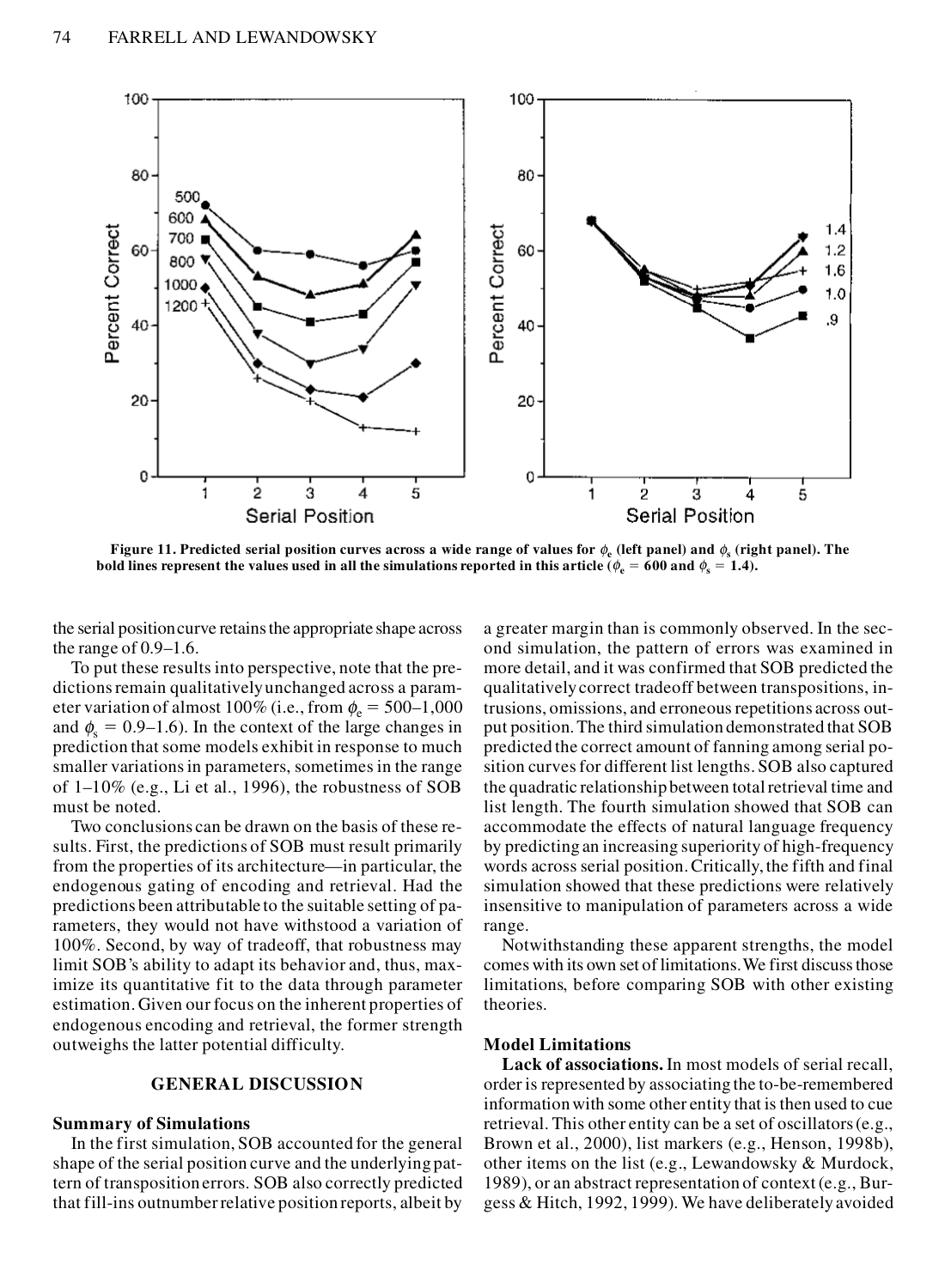the use of any such associative cuing mechanism. Although associative cuing would undoubtedly extend the abilities of the model, it would contribute nothing to our conclusionthat SOB provides an endogenous process account of the two crucial assumptions that are shared by several models whose associative cuing assumptions are quite diverse.

That said, results from other tasks reveal the limitations of our choice to omit associative cuing from the model. For example, in probe tasks a cue (e.g., "A-?") is presented to elicit recall of the item that followed the cue at study (e.g., "B"). In these experiments (e.g., Murdock, 1968), people can clearly recall a specified item without overtly retrieving the entire list up to that position. Moreover, when response availabilityis experimentally controlled, people are equally adept at recalling the item that preceded a cue on the list and recalling the item that followed it (Rizzuto & Kahana, 2001). There presently is no mechanism in SOB that would permit modeling of these tasks.

Related to this, SOB is unable to account for backward recall, since it would require encoding strength to decrease, rather than increase, across input position. Because the primacy gradient is computed endogenously, this reversal could not be achieved even if a theoretical justification for it could be adduced.This stands in contrast to some other models, which, by parameter adjustment, could produce a recency gradient as readily as they now produce a primacy gradient.

However, there is some evidence that forward and backward serial recall rely on entirely different retrieval processes (Li & Lewandowsky, 1993, 1995). It follows that, by recognizing that other processes are responsible, SOB may be able to account for backward recall notwithstandingits unidirectionalprimacy gradient.One possible solutionwas foreshadowed by Page and Norris (1998b), who showed that their primacy model could produce backward report by successive covert forward recalls of decreasing lengths that "peeled off" the terminal items on each occasion. Murdock (1995) proposed a similar mechanism to implement backward recall in a version of TODAM known as the chunking model.

**Lack of a similarity mechanism.** All the simulations reported here used orthogonal vectors, and any relaxation of that orthogonality constraint could adversely affect performance of the model. By implication,SOB cannot be applied to any similarity effects, including the pervasive effects of phonological similarity (e.g., Henson et al., 1996). In light of the widespread agreement that a single-stage mechanism, such as that embodied by SOB, cannot account for similarity (Henson, 1998b; Page & Norris, 1998a), the lack of a suitable mechanism in SOB need not prevent an even comparison to single-stage similarity-free versions of other models.

**Lack of chunking.** Another limitation of SOB is that it cannot accommodate the presence of chunking. At first glance, this runs counter to the strong evidence that even short lists may be encoded in separate chunks under some circumstances.Specifically, chunks clearly occur with repetition (e.g., Martin & Noreen, 1974) and grouped list presentation (Frick, 1989; Henson, 1996; Hitch et al., 1996; Ryan, 1969). Accordingly, several contemporary models —for example, OSCAR (Brown et al., 2000) and SEM (Henson, 1998b)—include theoretical provisions for chunking. In the case of SEM, the provision consists of an additional set of markers that identify the group to which an item belongs. At study, items are associated with the group markers, in additionto the conventionallist markers.

However, under the experimental conditions simulated in this paper, people may, in fact, not form chunks during encoding. Murdock (2001) presented a descriptive model whose parameters, when estimated from the data, could reveal the presence of chunking.When applied to the data of Duncan and Murdock (2000), which are representative of the conditions under consideration here, the model strongly implied that chunking did not occur. Thus, much as in the case of phonological similarity, the lack of a chunking mechanism in SOB need not prevent an unbiased comparison with other models, under the conditions simulated here.

**Summary of limitations.** As it stands, SOB cannot explain probe task performance and backward recall, and it also cannot represent chunks of items. Moreover, SOB cannot accommodate the effects of phonological similarity.

It is likely that solutions could be found for these limitations, in the same way that other models account for those results by postulating additionalmechanisms. Those possible solutions were not explored here because our emphasis was on the endogenous capabilities of the architecture.We now place SOB into the context of existingtheorizing by comparing it with versions of other models that likewise do not include provisions for chunking and phonological similarity.

## **Comparison With Other Models**

**TODAM (Lewandowsky & Murdock, 1989).** We discuss TODAM primarily to provide historical context. TODAM accounted for a number of phenomena, but as compared with SOB and other contemporary models, it did not provide a detailed account of error patterns and other intricacies of the data, and it required several free parameters even for its coarse account. These includedthe assumption that encoding strength decreases across serial positions and that the number of competing responses decreases with the number of items recalled (for a critique, see Mewhort, Popham, & James, 1994; Nairne & Neath, 1994).

SOB provides an endogenous process instantiation of several of the problems raised in connection with TODAM, and it provides a more detailed account of the data.

**OSCAR (Brown et al., 2000).**Like TODAM, OSCAR explains many effects on the basis of a well-specified cuing mechanism. Conceptually,OSCAR shares some of its parameters with TODAM—most notably, the assumption that encoding strength decreases across input posi-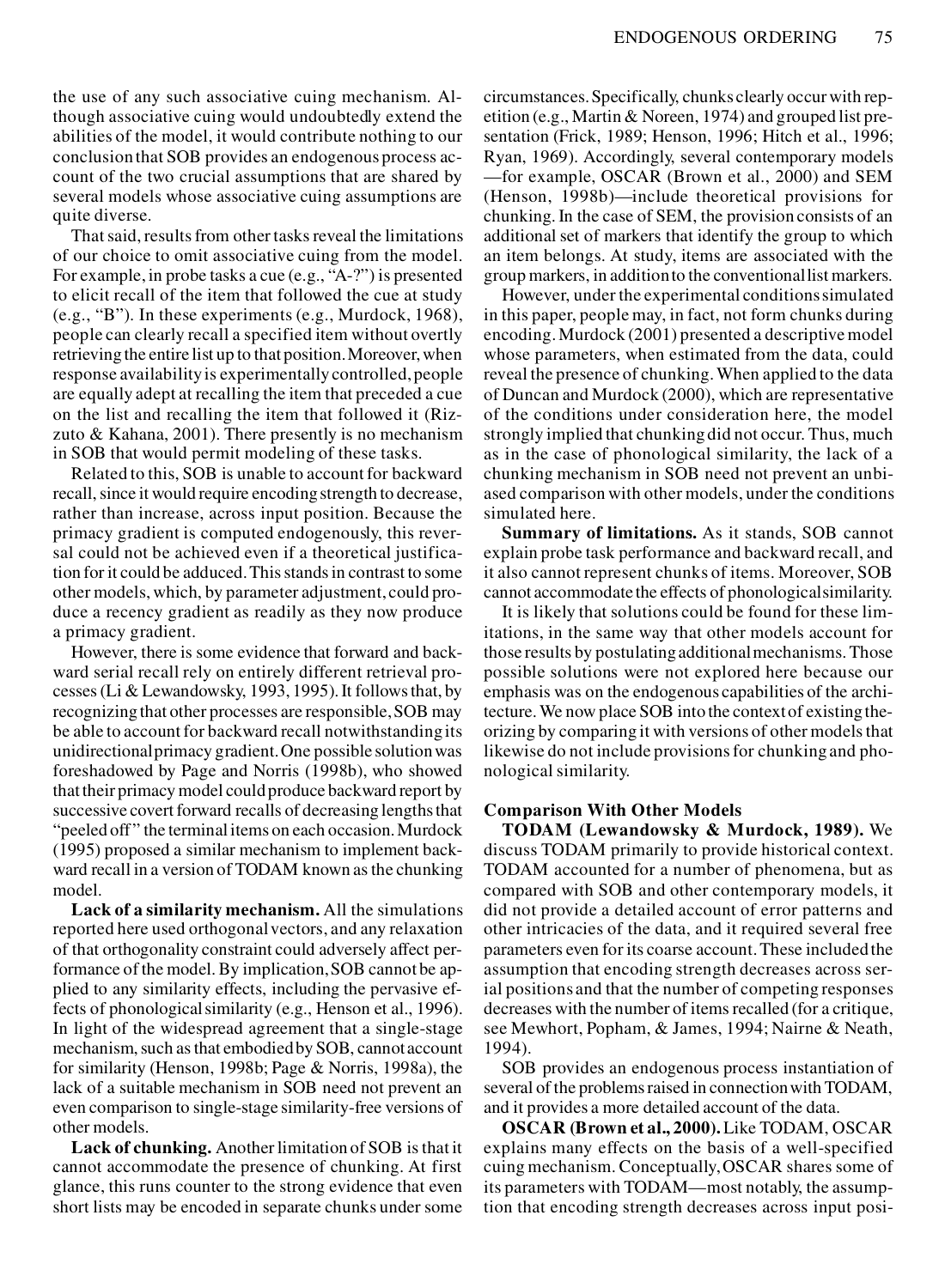tions. Both models rely on this primacy gradient to yield plausible serial position curves. OSCAR also implements response suppression in much the same way as TODAM did.

In contrast to TODAM, OSCAR provides a reasonable account of the distribution of errors in serial recall, with the exception of intricate details, such as fill-in and repetition errors. OSCAR also handles grouping effects that are beyond the purview of both TODAM and SOB.

**SEM (Henson, 1998b).** This recent model accounts for more detail in the data than does either OSCAR or TODAM. However, SEM has two notable limitations. First, it only characterizes the outcome of the processes underlying serial recall by setting up associative confusion gradients, but it arguably fails to specify the nature of the processes underlying performance. SOB, by contrast, specifies the mechanisms and processes that are assumed to underlie serial recall. Second, SEM relies on the questionableassumptionthat people know at all times during encoding how close they are to the end of the list. This assumption is required in order to compute the strength of the end marker during item encoding. SOB, by contrast, does not require knowledge about list length or any other external information.

**Primacy model (Page & Norris, 1998a, 1998b).** Notwithstanding the obvious similarities between the primacy model and SOB, the models also differ in crucial ways. Most important among those is the fact that in the primacy model, localist representations compete for output of the strongest item, whereas in the distributed SOB, all items are simultaneously, and to varying extents, elicited by the random retrieval cue. This is of particular interest in light of the claim by Page (2000) that distributed representations do not lend themselves to selective suppression of items. Clearly, SOB shows otherwise.

Moreover, the distributed representations in SOB provide a natural account of extra-list intrusions through the presence of spurious attractors. By contrast, it is unclear how the localist representations in the primacy model would explain extra-list intrusions. Indeed, to date, the primacy model has considered extra-list intrusions together with omissions and repetition errors in the broad class of *item errors*.

Finally, the primacy gradient in SOB is computed by the same process that is also used to govern response suppression during retrieval. On balance, therefore, SOB goes beyond the primacy model in at least those two respects, without abandoning the basic competitive cuing approach.

#### **Theoretical Implications**

**Energy-gated storage and retrieval.**In SOB, the primacy gradient is critical not only because it provides a mechanism for seriation, but also because, without a gradient, SOB could recall little in response to a random cue. Unlike the primacy model, which would recall an item at random if the primacy gradient were flat, SOB primarily produces intrusions and omissions if items are encoded with constant strength. Thus, the energy-gated mechanism that generates the primacy gradient in SOB is crucial to the model's functioning and must operate in all situations to which it is applied.

In psychological terms, the on-line analysis of the contents of memory that underlies energy gating is best understood as an attentional process. One likely manifestation of an attentionalprocess in memory is the *von Restorff effect* (e.g., Hunt, 1995), which refers to the recall advantage of a particularly distinct list item (e.g., the word *hippopotamus* on a list of vegetables). The energy-based learning mechanism in SOB might accommodate this effect by adjusting encoding strengths on the basis of each item's novelty, as compared with what has already been acquired. The greater novelty associated with the distinct item would enhance its encoding strength, as compared with other list items.

Another attentional effect in memory was recently reported by Dennis and Kruschke (1998), and SOB may again provide a natural account of that effect. In the study by Dennis and Kruschke, subjects first studied word triples that consisted of an imperfect predictor, a perfect predictor, and a target. Following standard anticipation-learning methodology, the predictors were shown together, and the subject's task was to "predict" (i.e., recall) the target before it appeared. In a second learning phase, people again learned the same word triples, along with a second set of stimuli that shared the same imperfect predictor but were combined with a different perfect predictor and target. At test, when the subjects were presented with both perfect predictors, they tended to respond with the target associated with the later presented predictor, even though the triples involving the first predictor had by then been presented twice as often. This could be explained by the energy-gated mechanism in SOB, if it is assumed that the total attention given to a triple is held constant. Since the imperfect predictor will have less novelty attached to it when the second set is presented, the network would, on the assumption of constant attention between triples, learn the new perfect predictor with a greater endogenously computed encoding strength.

This potential generality of the energy-based learning mechanism provides a fertile avenue for further exploration.

**Absence of cues.** Our results suggest a reevaluation of at least one prominenttheoretical construct—namely, the need for an encoded cue to initiate retrieval that is embodied in many models. For example, in the early TODAM, the first list item was associated to a start signal that was used to prompt recall (e.g., Lewandowsky & Murdock, 1989). In OSCAR, each item is associated with an autonomous timing signal that is rewound at retrieval (e.g., Brown et al., 2000). A similar mechanism is present in the models by Burgess and Hitch (1992, 1999). SOB, by contrast, relies on a random cue that is generated prior to each retrieval and that bears no relationship or resemblance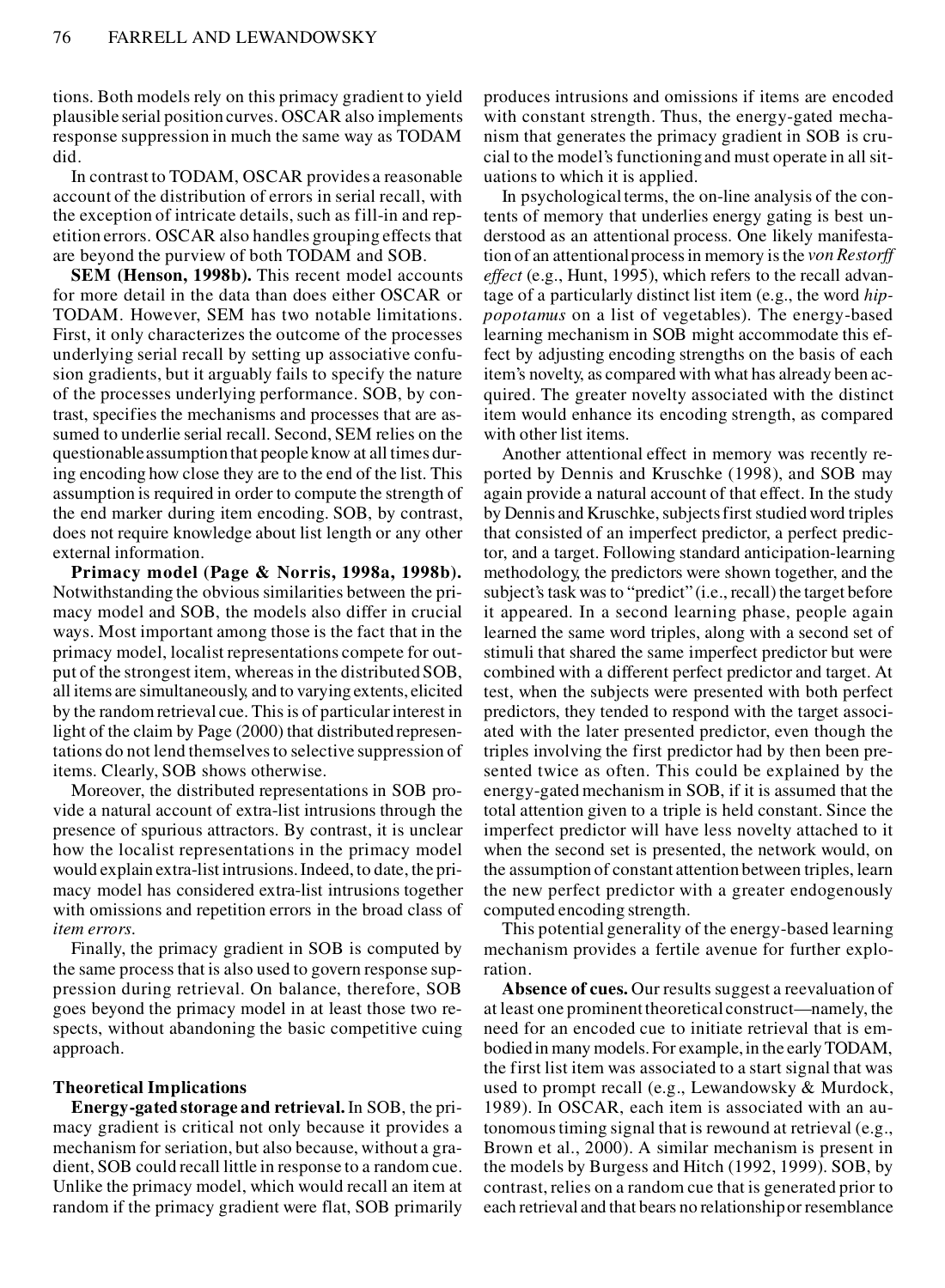to anything encoded in memory. A precedent for this approach was provided by Murdock (1983), who also used a cue generated at retrieval—in that case, a delta vector (i.e., central element set to unity, the remaining elements set to zero)—to reliably elicit the strongest list item without any encoded cues.

Although the cueless approach has clear limitations for example, it is difficult to see how SOB could accommodate grouping effects without encoding of group markers—the present simulations showed that a considerable number of phenomena can be explained without cues.

**Iterative dynamics.** Another contribution of SOB is that it naturally accounts for the dynamics of serial recall. Indeed, in contrast to most existing models (see J. R. Anderson & Matessa, 1997, for an exception), SOB cannot predict recall accuracy without also making predictions for retrieval times. These necessary predictions tightly constrain future tests of the model and suggest a fertile avenue for future empirical research.

Although other serial order models could be extended to make latency predictions—for example, in OSCAR, latency predictions could be based on the similarity between the correct response and the model's output—this would presumably require several additional parameters and assumptions. Similar comments would seem to apply to all the other models of serial recall.

**Contribution of long-term memory representations.** It is not uncommon for contemporary models of serial recall to disregard or minimize the role of long-term memory representations (e.g., SEM; Henson, 1998b). This renders it difficult to accommodate certain classes of semantic effects on short-term memory recall (e.g., Haarmann & Usher, 2001), which are the likely result of longterm memory representations. Although we did not systematically explore the role of long-term memory in SOB, it must be noted that the model includes a rudimentary long-term memory component. The pretrained corpus of items in SOB forms a vocabulary of long-term memory representations that are instantiated by (small) attractors. When some of those items are presented for memorization as part of a list, their pretrained attractors are significantly strengthened. Importantly, the same attractor landscape handles both long-term *semantic* and short-term *episodic* representations. In this regard, SOB is related to the computational model of Haarmann and Usher (2001), which views short-term memory "as activated LTM [long-term memory] representations in the prefrontal cortex" (Haarmann & Usher, 2001, p. 569). Although the Haarmann and Usher model does not address the issue of serial ordering, it uses recurrent dynamics that partially resemble those in SOB.

**Related approaches in semantic memory.** Masson (1995) presented a distributed memory model of semantic priming that accounted for several findings in the literature. For example, the model accommodated the finding that the standard semantic priming effect (the word DOCTOR is processed faster if preceded by *nurse* than by *bread* ) is eliminated if an unrelated word briefly appears between presentation of the prime and the target. The model also handledthe boundary conditions of that effect, which are a function of the extent to which the intervening word is processed relative to the prime.

Critically, Masson's (1995) model was based on a Hopfield (e.g., 1982) network that shares many properties with the present SOB architecture. For example, Masson's model used the Hebbian learning rule of SOB, and identification of a word was modeled as a descent on an energy landscape similar to that of SOB. Masson's model also included a pretrained vocabulary similar to the pretraining in SOB.

The original Masson (1995) model has been subject to extension, modification, and debate (e.g., Borowsky & Masson, 1996; Dalrymple-Alford & Marmurek, 1999a, 1999b; Masson, 1999), but there is little doubt that recurrent network dynamics constitute a powerful approach to semantic effects such as priming. This is further supported by the work of Kawamoto (e.g., 1993) on ambiguity resolution. Using the BSB architecture underlying SOB, Kawamoto (1993) that the model could handle various aspects of ambiguity resolution (i.e., identifying BANK as a place to deposit money, rather than as the edge of a river), including its time course and the role of context.

Taken together with the model of Haarmann and Usher (2001), those related applicationsin the semantic memory arena clearly show that a dynamic iterative approach to memory representation can accommodate a much broader range of findings than the serial recall phenomena reviewed here.

## **CONCLUSIONS**

We introduced an endogenous mechanism for forward serial ordering, embodied in the SOB architecture, that was shown to account for a collection of benchmark phenomena. At study, items are encoded with decreasing strength across serial positions, and at retrieval, each recalled item is suppressed. SOB derives the strengths with which items are encoded and suppressed by analysis of the current contents of memory.

The fact that SOB can accommodate numerous phenomena at a fairly detailedlevel of analysis challengesother models of memory for serial order that have not provided a process implementation of the primacy gradient and response suppression on which they rely to model seriation.

#### **REFERENCES**

- ANDERSON, J. A. (1991). Why, having so many neurons, do we have so few thoughts? In W. E. Hockley & S. Lewandowsky (Eds.), *Relating theory and data: Essays on human memory in honor of Bennet B. Murdock* (pp. 477-507). Hillsdale, NJ: Erlbaum.
- Anderson, J. A. (1995). *An introduction to neural networks*. Bradford, MA: MIT Press.
- Anderson, J. A., Silverstein,J. W., Ritz, S. A., & Jones, R. S. (1977). Distinctive features, categorical perception, and probabilitylearning: Some applications of a neural model. *Psychological Review,* **84**, 413- 451.
- ANDERSON, J. R., & MATESSA, M. (1997). A production system model of serial memory. *Psychological Review,* **104**, 728-748.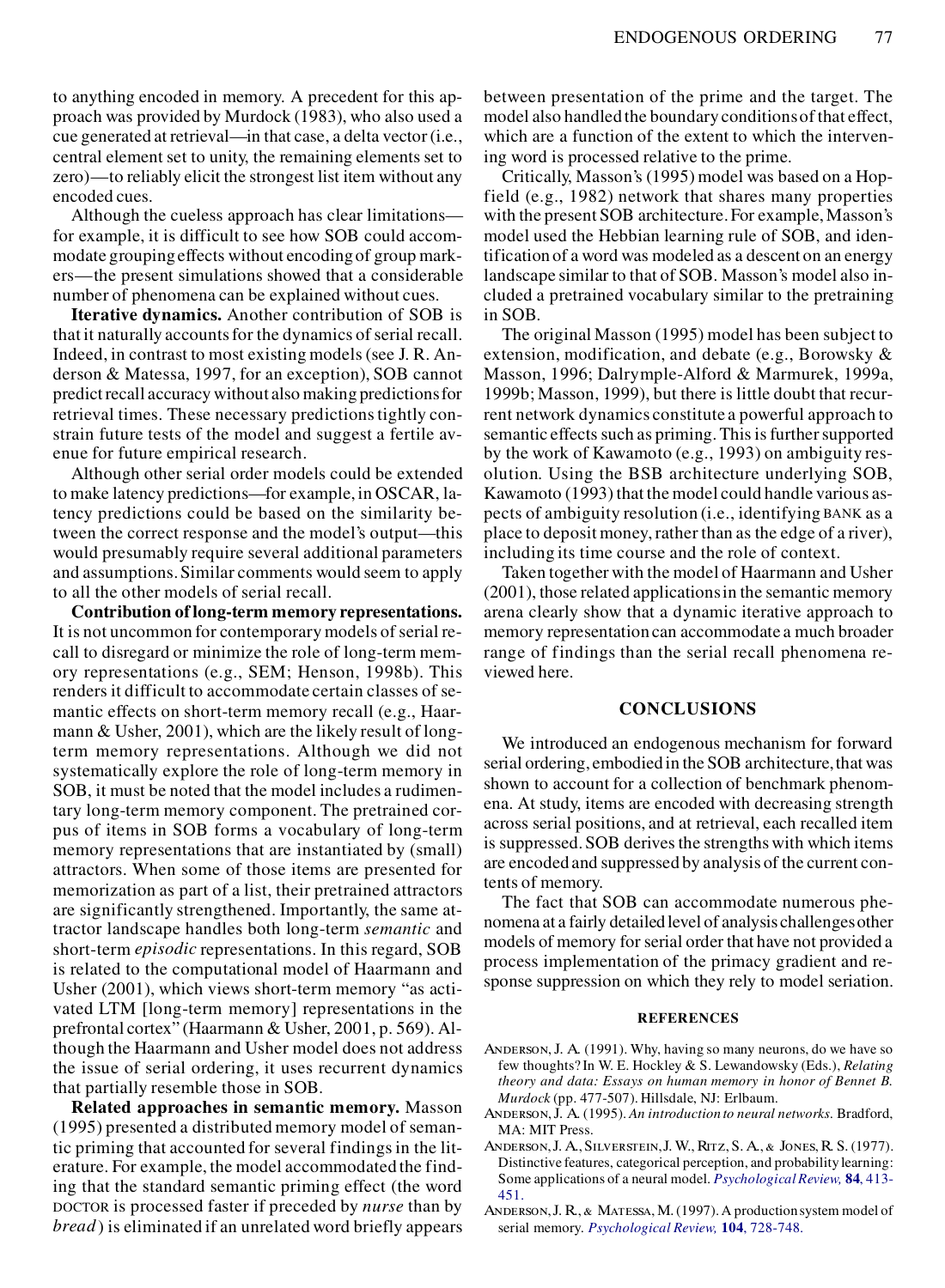BEGIN, J., & PROULX, R. (1996). Categorization in unsupervised neural networks: The Eidos model. *IEEE Transactions on Neural Networks,* **7**, 147-154.

- Borowsky, R., & Masson, M. E. J. (1996). Semantic ambiguity effects in word identification. *Journal of Experimental Psychology: Learning, Memory, & Cognition,* **22***,* 63-85.
- BROWN, G. D. A., PREECE, T., & HULME, C. (2000). Oscillator-based memory for serial order. *Psychological Review*, **107**, 127-181.
- BURGESS, N., & HITCH, G. J. (1992). Towards a network model of the articulatory loop. *Journal of Memory & Language,* **31**, 429-460.
- BURGESS, N., & HITCH, G. J. (1999). Memory for serial order: A network model of the phonologicalloop and its timing. *Psychological Review,* **106**, 551-581.
- Cowan, N., Wood, N. L., Wood, P. K., Keller, T. A., Nugent, L. D., & Keller, C. V. (1998). Two separate verbal processing rates contributing to short-term memory span. *Journal of Experimental Psychology: General,* **127**, 141-160.
- DALRYMPLE-ALFORD, E. C., & MARMUREK, H. H. C. (1999a). More on semantic priming in a fully recurrent network: A response to Masson (1999). *Journal of Experimental Psychology: Learning, Memory, & Cognition,* **25***,* 795-803.
- Dalrymple-Alford, E. C., & Marmurek, H. H. C. (1999b). Semantic priming in fully recurrent network models of lexical knowledge. *Journal of Experimental Psychology: Learning,Memory, & Cognition,***25***,* 776-794.
- DENNIS, S., & KRUSCHKE, J. K. (1998). Shifting attention in cued recall. *Australian Journal of Psychology,* **50**, 131-138.
- DOSHER, B. A. (1999). Item interference and time delays in working memory: Immediate serial recall. *International Journal of Psychology,* **34**, 276-284.
- DOSHER, B. A., & MA, J.-J. (1998). Output loss or rehearsal loop? Outputtime versus pronunciation-timelimits in immediate recall for forgettingmatched materials. *Journal of Experimental Psychology: Learning, Memory, & Cognition,* **24**, 316-335.
- DREWNOWSKI, A., & MURDOCK, B. B. (1980). The role of auditory features in memory span for words. *Journal of Experimental Psychology: Human Learning & Memory,* **6***,* 319-332.
- DUNCAN, M., & MURDOCK, B. B., JR. (2000). Recognition and recall with precuing and postcuing.*Journal of Memory & Language,***42***,* 301-313.
- Estes, W. K. (1991).On types of item coding and sources of recall in shortterm memory. In W. E. Hockley& S. Lewandowsky (Eds.),*Relatingtheory and data: Essays on human memory in honor of Bennet B. Murdock* (pp. 155-173).Hillsdale, NJ: Erlbaum.
- FARRELL, S., & LEWANDOWSKY, S. (2000). The case against distributed representations: Lack of evidence. *Behavioral & Brain Sciences,* **23***,*
- 476-477*.* Frick, R. W. (1989). Explanations of groupingin immediate ordered recall. *Memory & Cognition,* **17**, 551-562.
- GOLDEN, R. M. (1986). The "brain-state-in-a-box" neural model is a gradient descent algorithm.*Journal ofMathematicalPsychology,* **30**, 73-80.
- Golubov, B., Efimov, A., & Skvortsov, V. (1987). *Walsh series and transforms: Theory & applications.*Dordrecht, Netherlands: Kluwer.
- HAARMANN, H., & USHER, M. (2001). Maintenance of semantic information in capacity-limited item short-term memory. *PsychonomicBulletin & Review*, **8**, 568-578.
- Haykin, S.(1994).*Neural networks: A comprehensive foundation*. New York: Macmillan.
- Henson, R. N. A. (1996). *Short-term memory for serial order.* Unpublished doctoral dissertation, University of Cambridge.
- HENSON, R. N. A. (1998a). Item repetition in short-term memory: Ranschburg repeated. *Journal of Experimental Psychology: Learning,Memory, & Cognition,* **24***,* 1162-1181.
- Henson, R. N. A. (1998b). Short-term memory for serial order: The start-end model. *Cognitive Psychology,* **36***,* 73-137.
- Henson, R. N. A. (1999). Positional information in short-term memory: Relative or absolute? *Memory & Cognition,* **27**, 915-927.
- Henson, R. N. A., Norris, D. G., Page, M. P. A., & Baddeley, A. D. (1996). Unchained memory: Error patterns rule out chaining models of immediate serial recall. *Quarterly Journal of Experimental Psychology,* **49A***,* 80-115.
- HINTON, G. E., & SEJNOWSKI, T. J. (1986). Learning and relearning in Boltzman machines. In D. E. Rumelhart & J. L. McClelland (Eds.),*Par-*

*allel distributed processing: Explorationsin the microstructure of cognition* (Vol. 1, pp. 282-317). Cambridge, MA: MIT Press.

- Hitch, G. J., Burgess, N., Towse, J. N., & Culpin, V. (1996). Temporal grouping effects in immediate recall: A working memory analysis. *Quarterly Journal of Experimental Psychology,* **49A**, 116-139.
- HOPFIELD, J. J. (1982). Neural networks and physical systems with emergent collective computational abilities. *Proceedings of the National Academy of Sciences,* **79**, 2554-2558.
- HOPFIELD, J. J. (1984). Neurons with graded response have collective computational properties like those of two-state neurons. *Proceedings of the National Academy of Sciences,* **79**, 3088-3092.
- Houghton, G. (1990). The problem of serial order: A neural network model of sequence learning and recall. In R. Dale, C.Mellish,& M. Zock (Eds.), *Current research in natural language generation* (pp. 287-319). London: Academic Press.
- HOUGHTON, G., & HARTLEY, T. (1996). Parallel models of serial behaviour: Lashley revisited. *Psyche,* **2**(25). [Symposium on implicit learning and memory]. http://psyche.cs.monash.edu.au
- Hulme, C., Roodenrys, S., Schweickert, R., Brown, G. D. A., Martin, S., & Stuart, G. (1997). Word-frequency effects on short-term memory tasks: Evidence for a redintegration process in immediate serial recall. *Journal of Experimental Psychology: Learning,Memory, & Cognition,* **23***,* 1217-1232.
- HUNT, R. R. (1995). The subtlety of distinctiveness: What von Restorff really did. *Psychonomic Bulletin & Review,* **2***,* 105-112.
- KAWAMOTO, A. H. (1993). Nonlinear dynamics in the resolution of lexical ambiguity: A parallel distributed processing account. *Journal of Memory & Language,* **32**, 474-516.
- LEWANDOWSKY, S. (1999). Redintegration and response suppression in serial recall: A dynamic network model. *International Journal of Psychology*, **34***,* 434-446.
- LEWANDOWSKY, S., & FARRELL, S. (2000). A redintegration account of word-length, lexicality, and articulatory suppression effects in shortterm serial memory. *Psychological Research*, **63***,* 163-173.
- LEWANDOWSKY, S., & LI, S.-C. (1994). Memory for serial order revisited. *Psychological Review,* **101**, 539-543.
- LEWANDOWSKY, S., & MURDOCK, B. B., Jr. (1989). Memory for serial order. *Psychological Review,* **96**, 25-57.
- Li, S.-C., & Lewandowsky, S. (1993). Intralist distractors and recall direction: Constraints on models of memory for serial order. *Journal of Experimental Psychology: Learning, Memory, & Cognition,***19**, 895- 908.
- Li, S.-C., & Lewandowsky, S. (1995). Forward and backward recall: Different retrieval processes. *Journal of Experimental Psychology: Learning, Memory, & Cognition,***21***,* 837-847*.*
- Li, S.-C., Lewandowsky, S., & DeBrunner, V. E., (1996). Using parameter sensitivity and interdependence to predict model scope and falsifiability. *Journal of Experimental Psychology:General,* **125***,* 360-369.
- MADIGAN, S. A. (1971). Modality and recall order interactions in shortterm memory for serial order. *Journal of Experimental Psychology,* **87**, 294-296.
- Martin,E., & Noreen,D. L.(1974). Serial learning: Identification of subjective subsequences. *Cognitive Psychology,* **6**, 421-435.
- Masson, M. E. J. (1995). A distributed memory model of semantic priming. *Journal of Experimental Psychology: Learning, Memory, & Cognition,* **21***,* 3-23.
- Masson, M. E. J. (1999). Semantic priming in a recurrent network: Comments on Dalrymple-Alford and Marmurek (1999). *Journal of Experimental Psychology: Learning, Memory, & Cognition,* **25***,* 776-794.
- Maybery,M. T., Parmentier,F. B. R., & Jones, D. M. (in press). Grouping of list items reflected in the timing of recall: Implications for models of serial verbal memory. *Journal of Memory & Language*.
- McClelland,J. L., & Rumelhart, D. E. (1988).*Explorationsin parallel distributed processing*. Cambridge, MA: MIT Press.
- McDowd, J. M., & MURDOCK, B. B., Jr. (1986). Mathematical models of memory and the problem of stimulus variation: A comparison of MINERVA2 and TODAM. *Acta Psychologica,* **62**, 177-188.
- METCALFE, J. (1993). Novelty monitoring, metacognition, and control in a composite holographic associative recall model: Implications for Korsakoff amnesia. *Psychological Review,* **100**, 3-22.
- Mewhort, D. J. K., Popham, D., & James, G. (1994). On serial recall: A